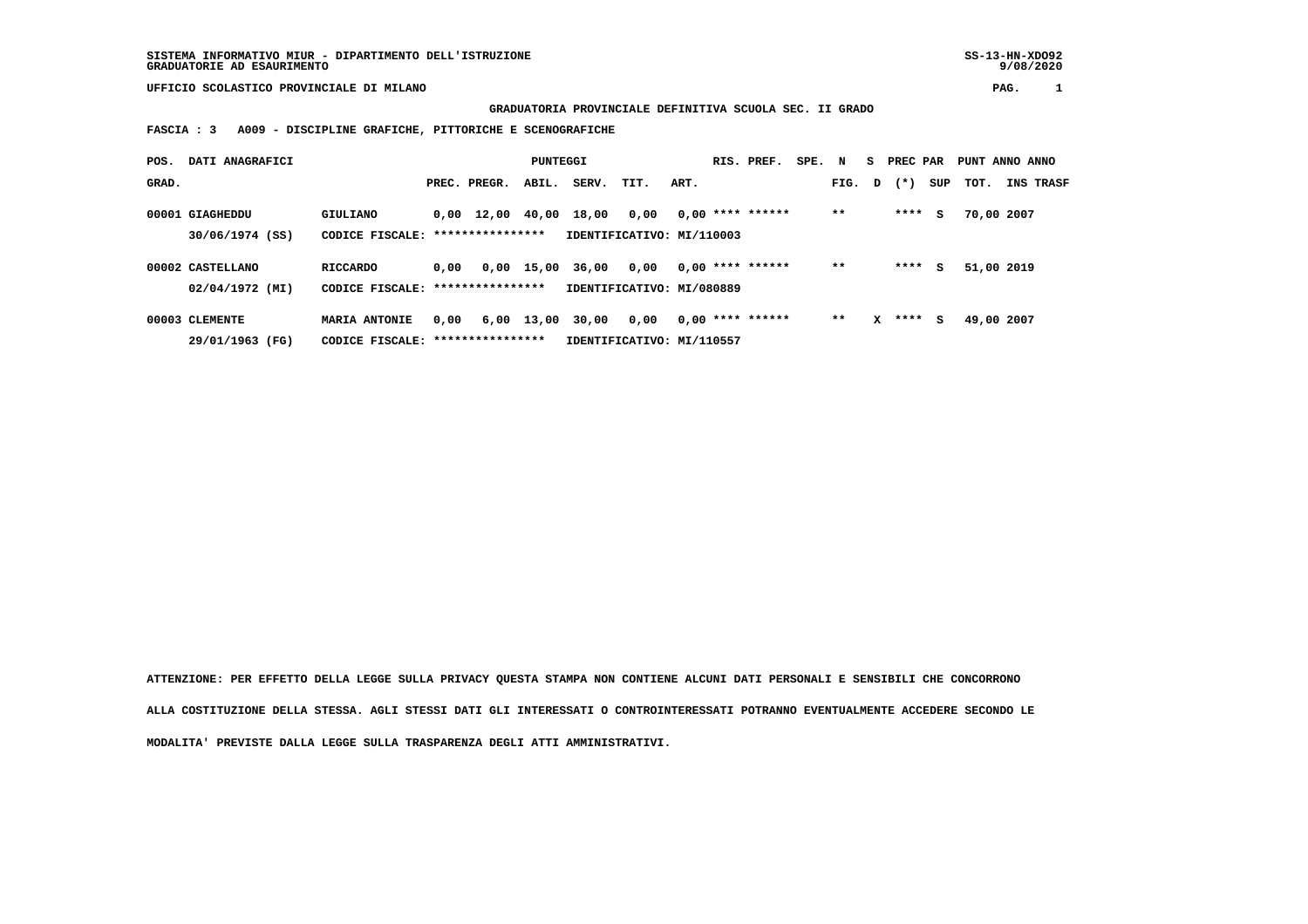**GRADUATORIA PROVINCIALE DEFINITIVA SCUOLA SEC. II GRADO**

 **FASCIA : 3 A012 - DISCIPLINE LETTERARIE NEGLI ISTITUTI DI ISTRUZIONE SECONDARIA DI II GRADO**

| POS.  | <b>DATI ANAGRAFICI</b> |                                  |      |                    | PUNTEGGI |                                      |                           |      | RIS. PREF. | SPE. N |       | S PREC PAR   |         | PUNT ANNO ANNO |                  |
|-------|------------------------|----------------------------------|------|--------------------|----------|--------------------------------------|---------------------------|------|------------|--------|-------|--------------|---------|----------------|------------------|
| GRAD. |                        |                                  |      | PREC. PREGR. ABIL. |          | SERV.                                | TIT.                      | ART. |            |        |       | $FIG. D (*)$ |         | SUP TOT.       | <b>INS TRASF</b> |
|       | 00001 RUSSO            | <b>ANTONELLA</b>                 | 0,00 |                    |          | 6,00 6,00 0,00 0,00 0,00 **** ****** |                           |      |            |        | $* *$ |              | $***$ S | 12,00 2009     |                  |
|       | 01/11/1968 (NA)        | CODICE FISCALE: **************** |      |                    |          |                                      | IDENTIFICATIVO: MI/144041 |      |            |        |       |              |         |                |                  |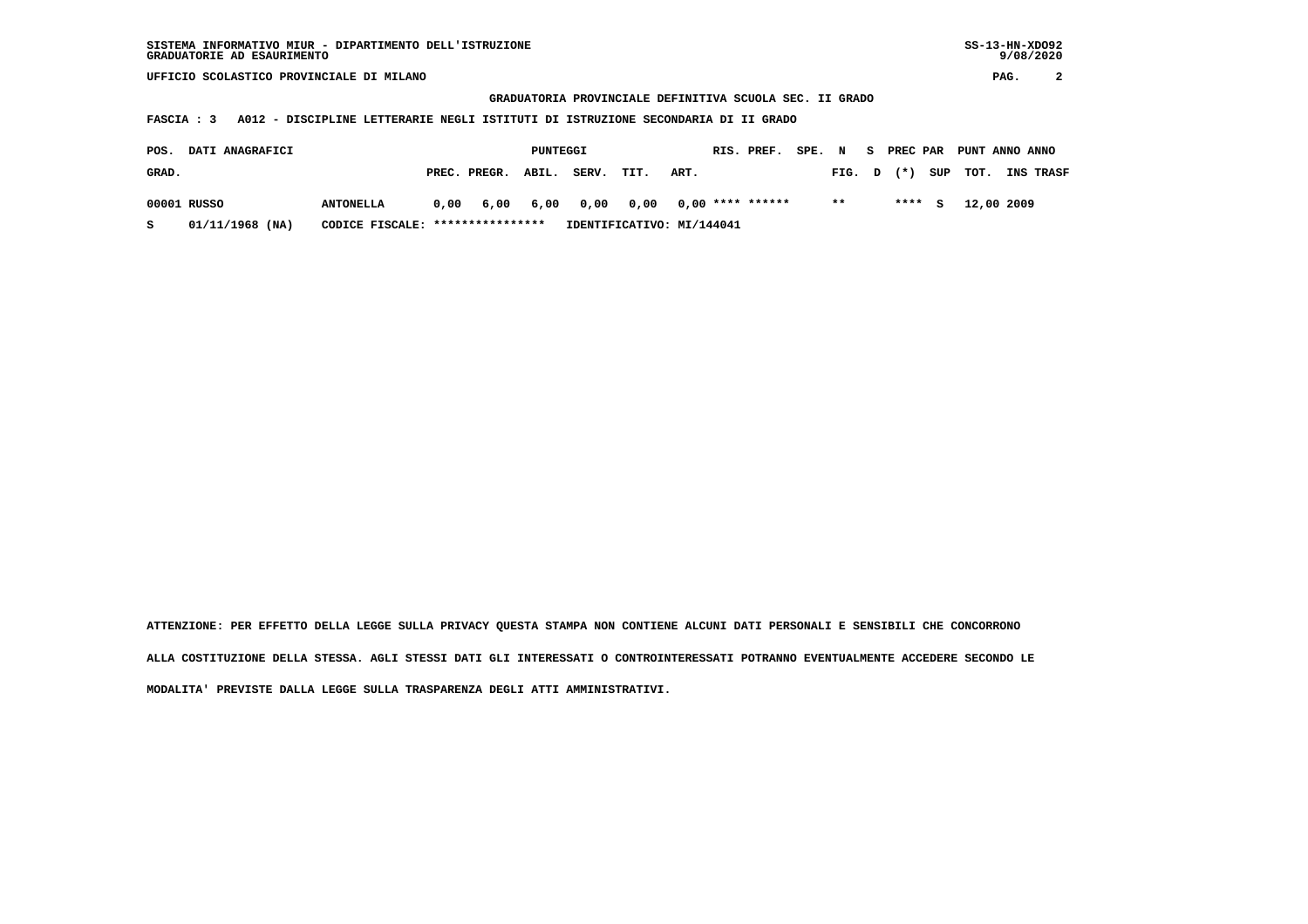| SISTEMA INFORMATIVO MIUR - DIPARTIMENTO DELL'ISTRUZIONE | SS-13-HN-XD092 |
|---------------------------------------------------------|----------------|
| GRADUATORIE AD ESAURIMENTO                              | 9/08/2020      |

 **GRADUATORIA PROVINCIALE DEFINITIVA SCUOLA SEC. II GRADO**

 **FASCIA : 3 A013 - DISCIPLINE LETTERARIE, LATINO E GRECO**

| POS.  | <b>DATI ANAGRAFICI</b> |                                  |      |              | PUNTEGGI |                      |                           |      | RIS. PREF.       | SPE. N |        | . S. | PREC PAR | PUNT ANNO ANNO |            |                  |
|-------|------------------------|----------------------------------|------|--------------|----------|----------------------|---------------------------|------|------------------|--------|--------|------|----------|----------------|------------|------------------|
| GRAD. |                        |                                  |      | PREC. PREGR. | ABIL.    | SERV.                | TIT.                      | ART. |                  |        | FIG. D |      | $(*)$    | SUP TOT.       |            | <b>INS TRASF</b> |
|       | 00001 BONETTI          | CRISTINA                         | 0.00 |              |          | 0,00 13,00 0,00 0,00 |                           |      | 0,00 **** ****** |        | $* *$  |      | ****     |                | 13,00 2000 |                  |
|       | 27/04/1971 (MI)        | CODICE FISCALE: **************** |      |              |          |                      | IDENTIFICATIVO: MI/027517 |      |                  |        |        |      |          |                |            |                  |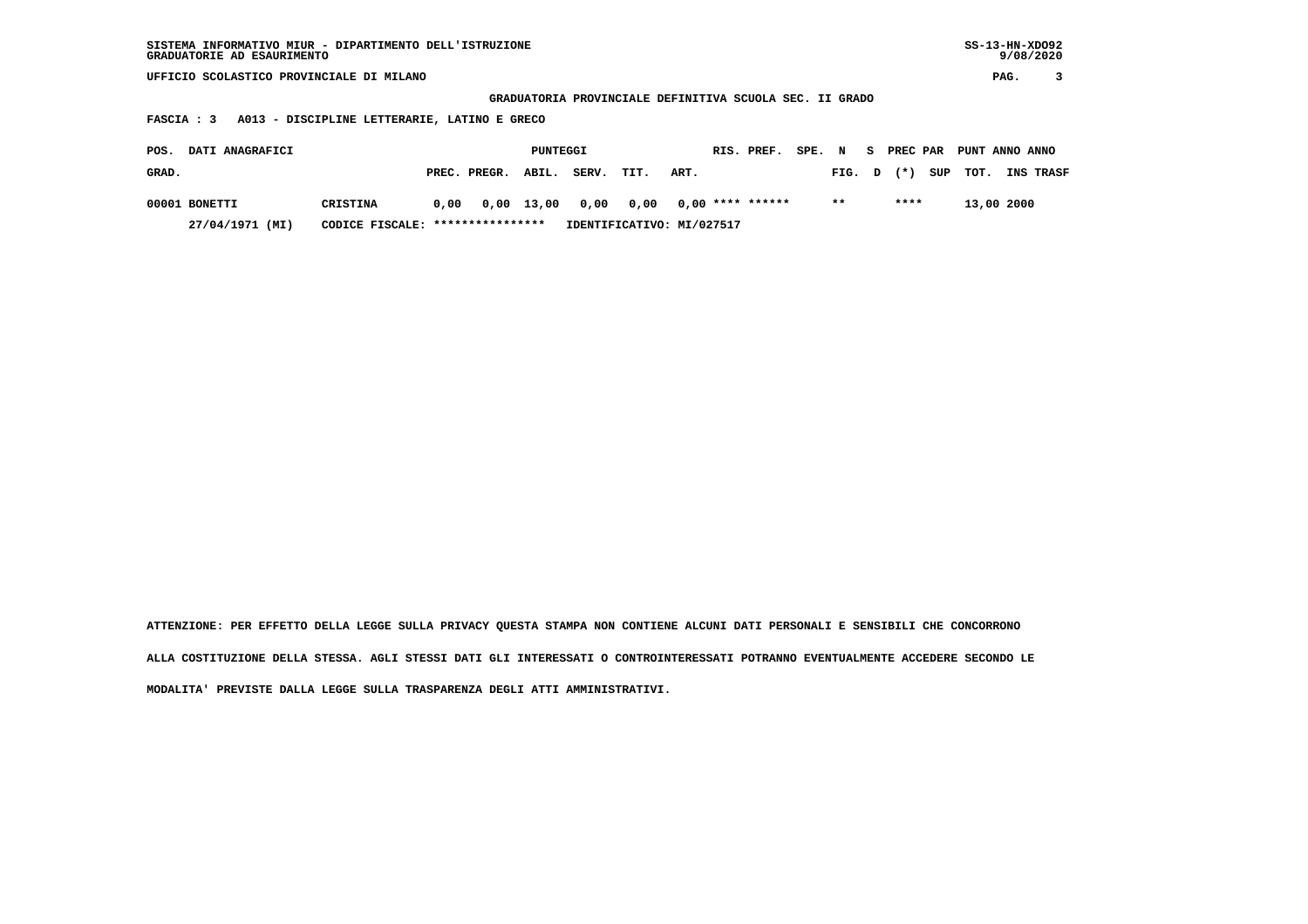| SISTEMA INFORMATIVO MIUR - DIPARTIMENTO DELL'ISTRUZIONE<br>GRADUATORIE AD ESAURIMENTO |                       |                           |                                                         |                 | $SS-13-HN-XDO92$<br>9/08/2020 |
|---------------------------------------------------------------------------------------|-----------------------|---------------------------|---------------------------------------------------------|-----------------|-------------------------------|
| UFFICIO SCOLASTICO PROVINCIALE DI MILANO                                              |                       |                           |                                                         |                 | PAG.<br>4                     |
|                                                                                       |                       |                           | GRADUATORIA PROVINCIALE DEFINITIVA SCUOLA SEC. II GRADO |                 |                               |
| A019 - FILOSOFIA E STORIA<br><b>FASCIA : 3</b>                                        |                       |                           |                                                         |                 |                               |
| DATI ANAGRAFICI<br>POS.                                                               | PUNTEGGI              |                           | RIS. PREF.<br>SPE.                                      | S PREC PAR<br>N | PUNT ANNO ANNO                |
| GRAD.                                                                                 | PREC. PREGR.<br>ABIL. | SERV.<br>TIT.             | ART.                                                    | $(*)$<br>FIG. D | SUP<br>тот.<br>INS TRASF      |
| 00001 FEDELI<br><b>ANGELA</b>                                                         | 0,00 17,00<br>0,00    | 0,00<br>0,00              | $0,00$ **** ******                                      | ****<br>$* *$   | 17,00 2002                    |
| 16/09/1967 (MI)<br>CODICE FISCALE:                                                    | ****************      | IDENTIFICATIVO: MI/059673 |                                                         |                 |                               |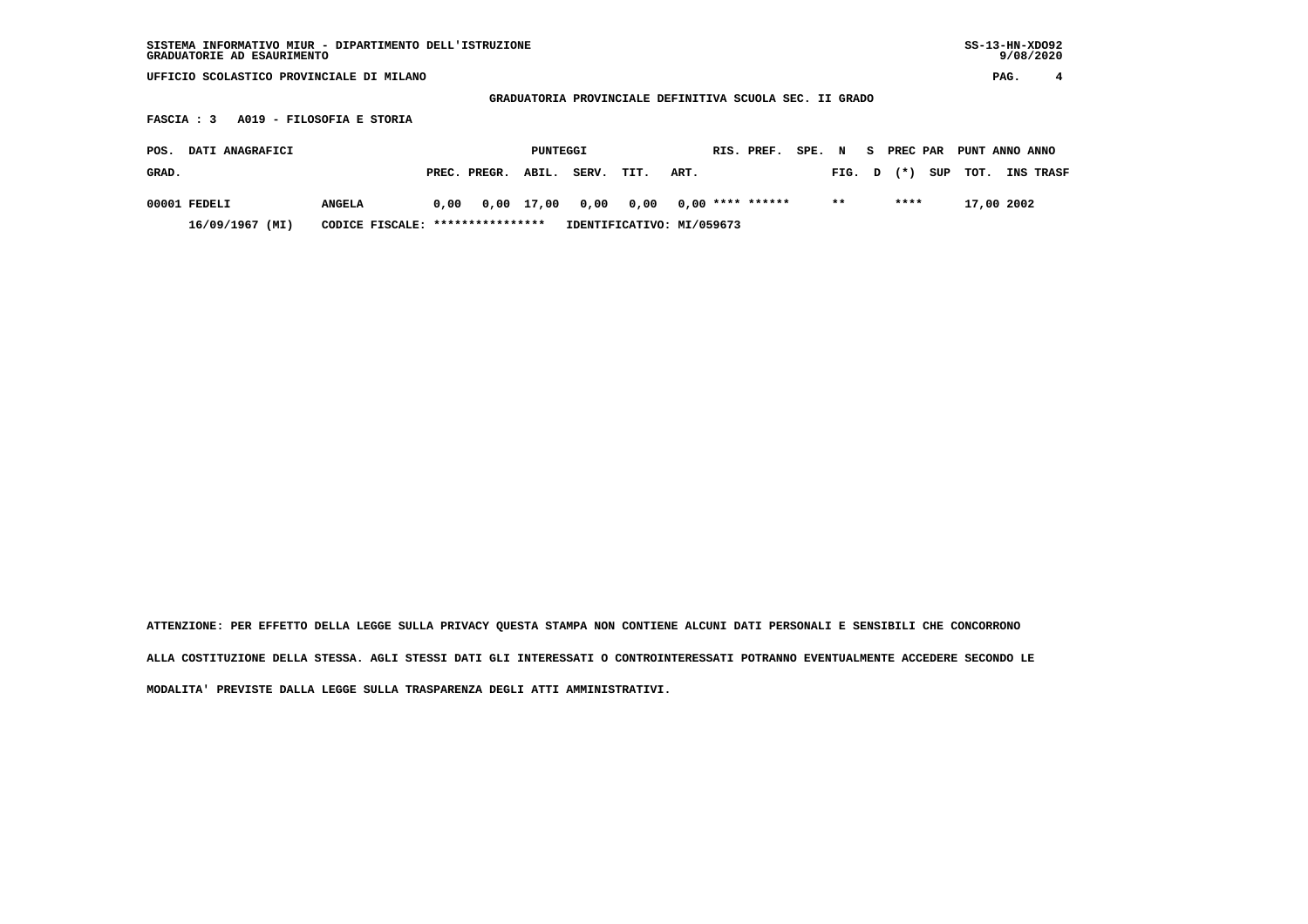| SISTEMA INFORMATIVO MIUR - DIPARTIMENTO DELL'ISTRUZIONE | SS-13-HN-XD092 |
|---------------------------------------------------------|----------------|
| GRADUATORIE AD ESAURIMENTO                              | 9/08/2020      |

 $SS-13-HN-XDO92$  $9/08/2020$ 

 **UFFICIO SCOLASTICO PROVINCIALE DI MILANO PAG. 5**

 **GRADUATORIA PROVINCIALE DEFINITIVA SCUOLA SEC. II GRADO**

 **FASCIA : 1 A029 - MUSICA NEGLI ISTITUTI DI ISTRUZIONE SECONDARIA DI II GRADO**

| POS.  | <b>DATI ANAGRAFICI</b> |                                  |        |                    | PUNTEGGI |                                        |                           |      | RIS. PREF. | SPE. N |        |   |  | S PREC PAR PUNT ANNO ANNO |                  |
|-------|------------------------|----------------------------------|--------|--------------------|----------|----------------------------------------|---------------------------|------|------------|--------|--------|---|--|---------------------------|------------------|
| GRAD. |                        |                                  |        | PREC. PREGR. ABIL. |          | SERV.                                  | TIT.                      | ART. |            |        | FIG. D |   |  | $(*)$ SUP TOT.            | <b>INS TRASF</b> |
|       | 00001 CONTINI          | <b>ETTORE</b>                    | 217,00 |                    |          | 0,00 0,00 168,00 6,00 0,00 **** ****** |                           |      |            |        | $* *$  | X |  | **** S 391,00 2019        |                  |
|       | 04/08/1956 (SS)        | CODICE FISCALE: **************** |        |                    |          |                                        | IDENTIFICATIVO: MI/004248 |      |            |        |        |   |  |                           |                  |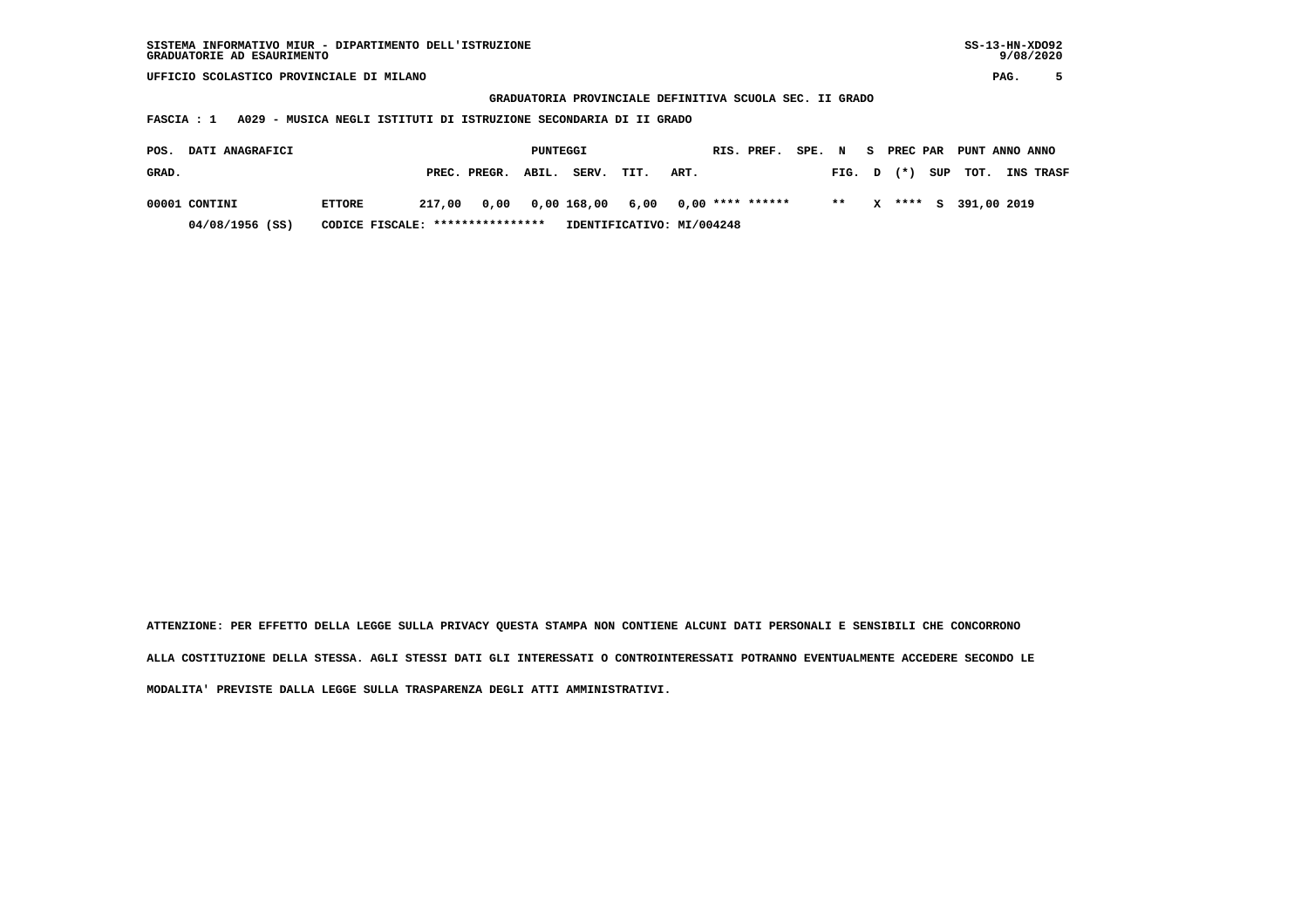**GRADUATORIA PROVINCIALE DEFINITIVA SCUOLA SEC. II GRADO**

 **FASCIA : 3 A029 - MUSICA NEGLI ISTITUTI DI ISTRUZIONE SECONDARIA DI II GRADO**

| POS.  | <b>DATI ANAGRAFICI</b> |                                  |      |                    | PUNTEGGI |                                      |      |                           | RIS. PREF. | SPE. | $\mathbf N$  | S PREC PAR | PUNT ANNO ANNO |                  |
|-------|------------------------|----------------------------------|------|--------------------|----------|--------------------------------------|------|---------------------------|------------|------|--------------|------------|----------------|------------------|
| GRAD. |                        |                                  |      | PREC. PREGR. ABIL. |          | SERV.                                | TIT. | ART.                      |            |      | $FIG. D (*)$ |            | SUP TOT.       | <b>INS TRASF</b> |
|       | 00002 ALCAMO           | <b>MARIA</b>                     | 0.00 |                    |          | 0,00 6,00 0,00 0,00 0,00 **** ****** |      |                           |            |      | $* *$        | X **** S   |                | 6,00 2014 2014   |
| s     | 02/01/1978 (TP)        | CODICE FISCALE: **************** |      |                    |          |                                      |      | IDENTIFICATIVO: MI/190959 |            |      |              |            |                |                  |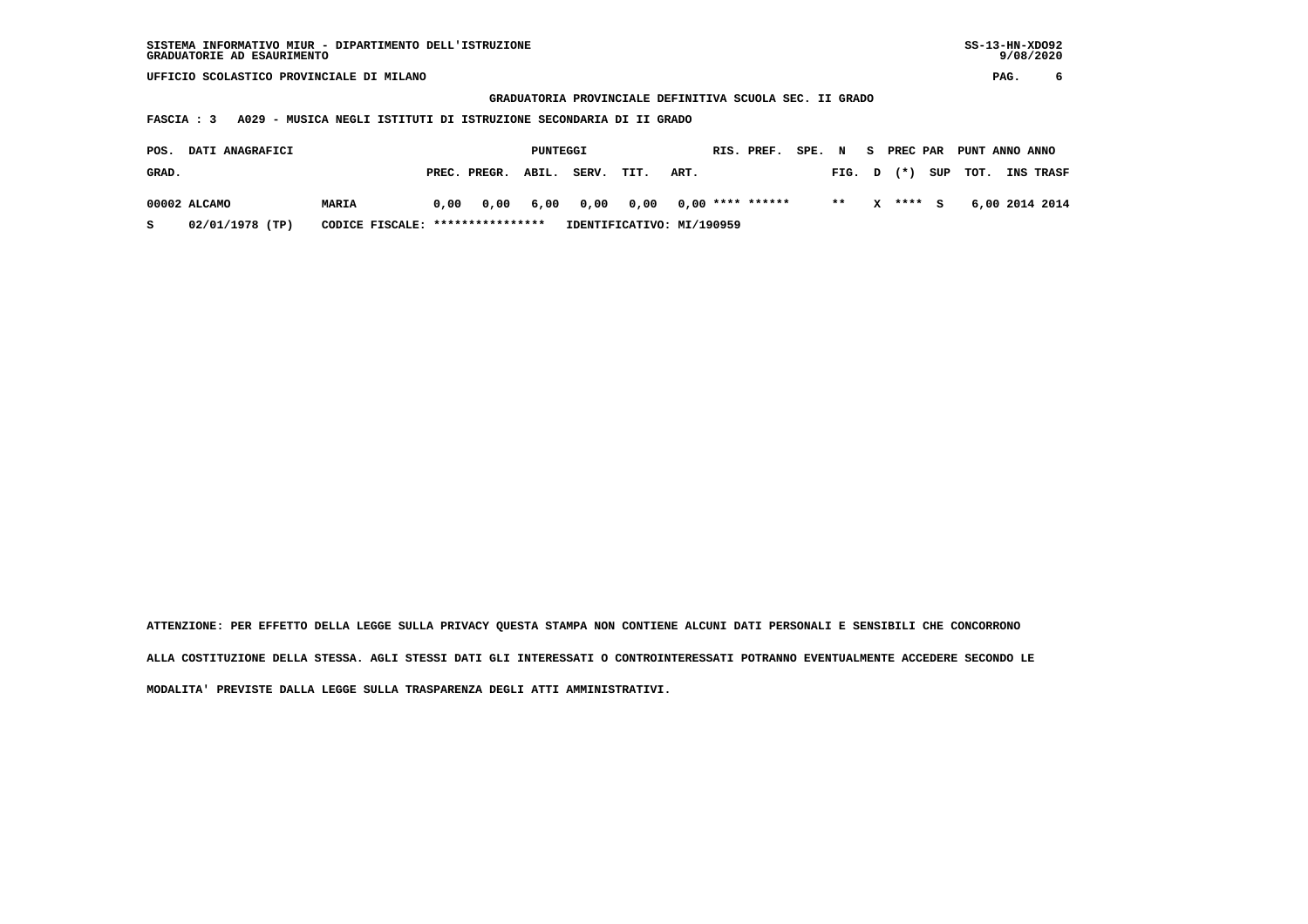| SISTEMA INFORMATIVO MIUR - DIPARTIMENTO DELL'ISTRUZIONE<br>GRADUATORIE AD ESAURIMENTO |       |        |          |       |      |      |                                                         |      |      |    |          |     |                |      | $SS-13-HN-XDO92$<br>9/08/2020 |
|---------------------------------------------------------------------------------------|-------|--------|----------|-------|------|------|---------------------------------------------------------|------|------|----|----------|-----|----------------|------|-------------------------------|
| SCOLASTICO PROVINCIALE DI MILANO<br>UFFICIO                                           |       |        |          |       |      |      |                                                         |      |      |    |          |     |                | PAG. | 7                             |
|                                                                                       |       |        |          |       |      |      | GRADUATORIA PROVINCIALE DEFINITIVA SCUOLA SEC. II GRADO |      |      |    |          |     |                |      |                               |
| A031 - SCIENZE DEGLI ALIMENTI<br>FASCIA : 3                                           |       |        |          |       |      |      |                                                         |      |      |    |          |     |                |      |                               |
|                                                                                       |       |        |          |       |      |      |                                                         |      |      |    |          |     |                |      |                               |
| DATI ANAGRAFICI<br>POS.                                                               |       |        | PUNTEGGI |       |      |      | RIS. PREF.                                              | SPE. | N    | S. | PREC PAR |     | PUNT ANNO ANNO |      |                               |
| GRAD.                                                                                 | PREC. | PREGR. | ABIL.    | SERV. | TIT. | ART. |                                                         |      | FIG. | D  | $($ $*$  | SUP | тот.           | INS  | TRASF                         |

 **00001 PAONESSA AMALIA 0,00 0,00 15,00 0,00 0,00 0,00 \*\*\*\* \*\*\*\*\*\* \*\* \*\*\*\* 15,00 2019 2019 12/10/1969 (CZ) CODICE FISCALE: \*\*\*\*\*\*\*\*\*\*\*\*\*\*\*\* IDENTIFICATIVO: MI/285533**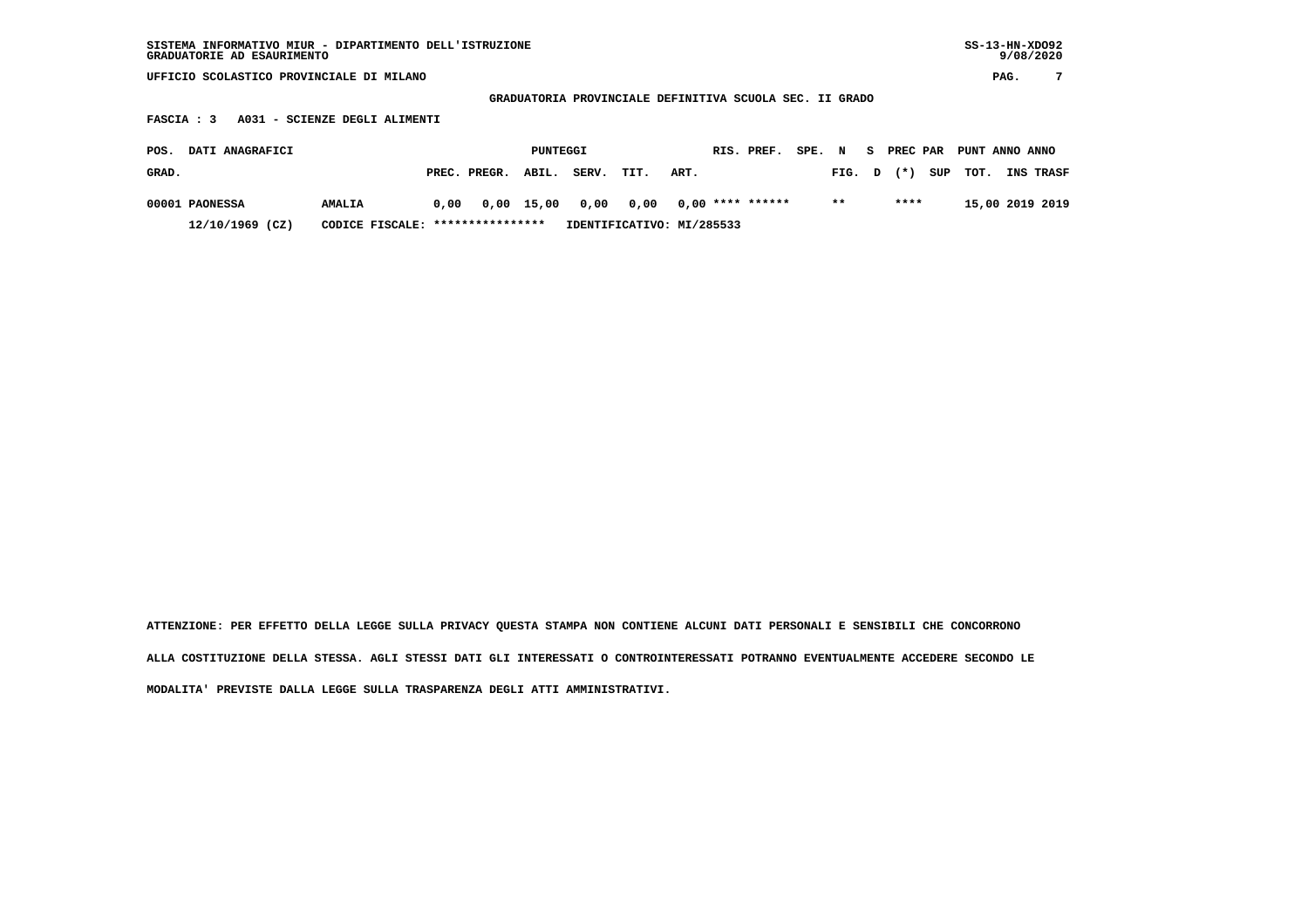| SISTEMA INFORMATIVO MIUR - DIPARTIMENTO DELL'ISTRUZIONE<br>GRADUATORIE AD ESAURIMENTO |                                                   |      |              |          |                                                         |                           |                    |            |        |       |    |          |     |            | $SS-13-HN-XDO92$<br>9/08/2020 |  |
|---------------------------------------------------------------------------------------|---------------------------------------------------|------|--------------|----------|---------------------------------------------------------|---------------------------|--------------------|------------|--------|-------|----|----------|-----|------------|-------------------------------|--|
| UFFICIO SCOLASTICO PROVINCIALE DI MILANO                                              |                                                   |      |              |          |                                                         |                           |                    |            |        |       |    |          |     |            | 8<br>PAG.                     |  |
|                                                                                       |                                                   |      |              |          | GRADUATORIA PROVINCIALE DEFINITIVA SCUOLA SEC. II GRADO |                           |                    |            |        |       |    |          |     |            |                               |  |
| FASCIA : 3                                                                            | A032 - SCIENZE DELLA GEOLOGIA E DELLA MINERALOGIA |      |              |          |                                                         |                           |                    |            |        |       |    |          |     |            |                               |  |
| DATI ANAGRAFICI<br>POS.                                                               |                                                   |      |              | PUNTEGGI |                                                         |                           |                    | RIS. PREF. | SPE. N |       | S. | PREC PAR |     |            | PUNT ANNO ANNO                |  |
| GRAD.                                                                                 |                                                   |      | PREC. PREGR. | ABIL.    | SERV.                                                   | TIT.                      | ART.               |            |        | FIG.  | D  | $(*)$    | SUP | TOT.       | INS TRASF                     |  |
| 00001 BAIETTA                                                                         | <b>VERONICA CATE</b>                              | 0,00 | 3,00         | 14,00    | 48,00                                                   | 0,00                      | $0.00$ **** ****** |            |        | $* *$ |    | ****     | s   | 65,00 2007 |                               |  |
| 30/01/1970 (MI)                                                                       | CODICE FISCALE: *****************                 |      |              |          |                                                         | IDENTIFICATIVO: MI/023791 |                    |            |        |       |    |          |     |            |                               |  |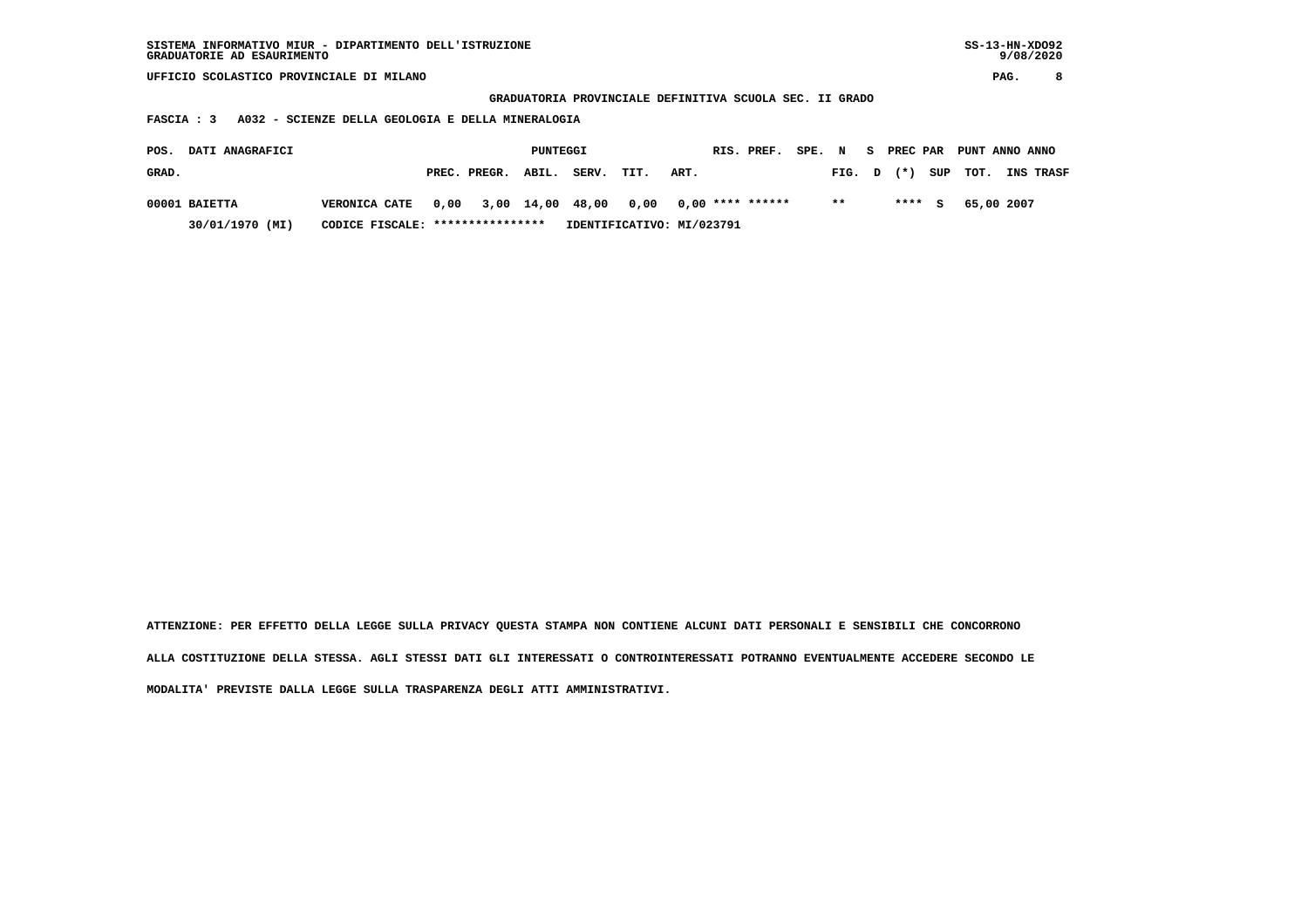**GRADUATORIA PROVINCIALE DEFINITIVA SCUOLA SEC. II GRADO**

 **FASCIA : 3 A037 - SCIENZE E TECNOLOGIE DELLE COSTRUZIONI TECNOLOGIE E TECNICHE DI RAPPRESENTAZIONE GRAFICA**

| POS.  | <b>DATI ANAGRAFICI</b> |                                  |      |                    | PUNTEGGI |       |                            |      | RIS. PREF. | SPE. | $\mathbf N$ | - S | PREC PAR |     | PUNT ANNO ANNO |                  |
|-------|------------------------|----------------------------------|------|--------------------|----------|-------|----------------------------|------|------------|------|-------------|-----|----------|-----|----------------|------------------|
| GRAD. |                        |                                  |      | PREC. PREGR. ABIL. |          | SERV. | TIT.                       | ART. |            |      | FIG. D      |     | $(*)$    | SUP | тот.           | <b>INS TRASF</b> |
|       | 00001 D'ANGIOLILLO     | GIOVANNI                         | 0,00 | 8,00 14,00         |          |       | 0,00 0,00 0,00 **** ****** |      |            |      | $**$        | x   | **** S   |     |                | 22,00 2007 2007  |
|       | 29/11/1963 (SA)        | CODICE FISCALE: **************** |      |                    |          |       | IDENTIFICATIVO: MI/109401  |      |            |      |             |     |          |     |                |                  |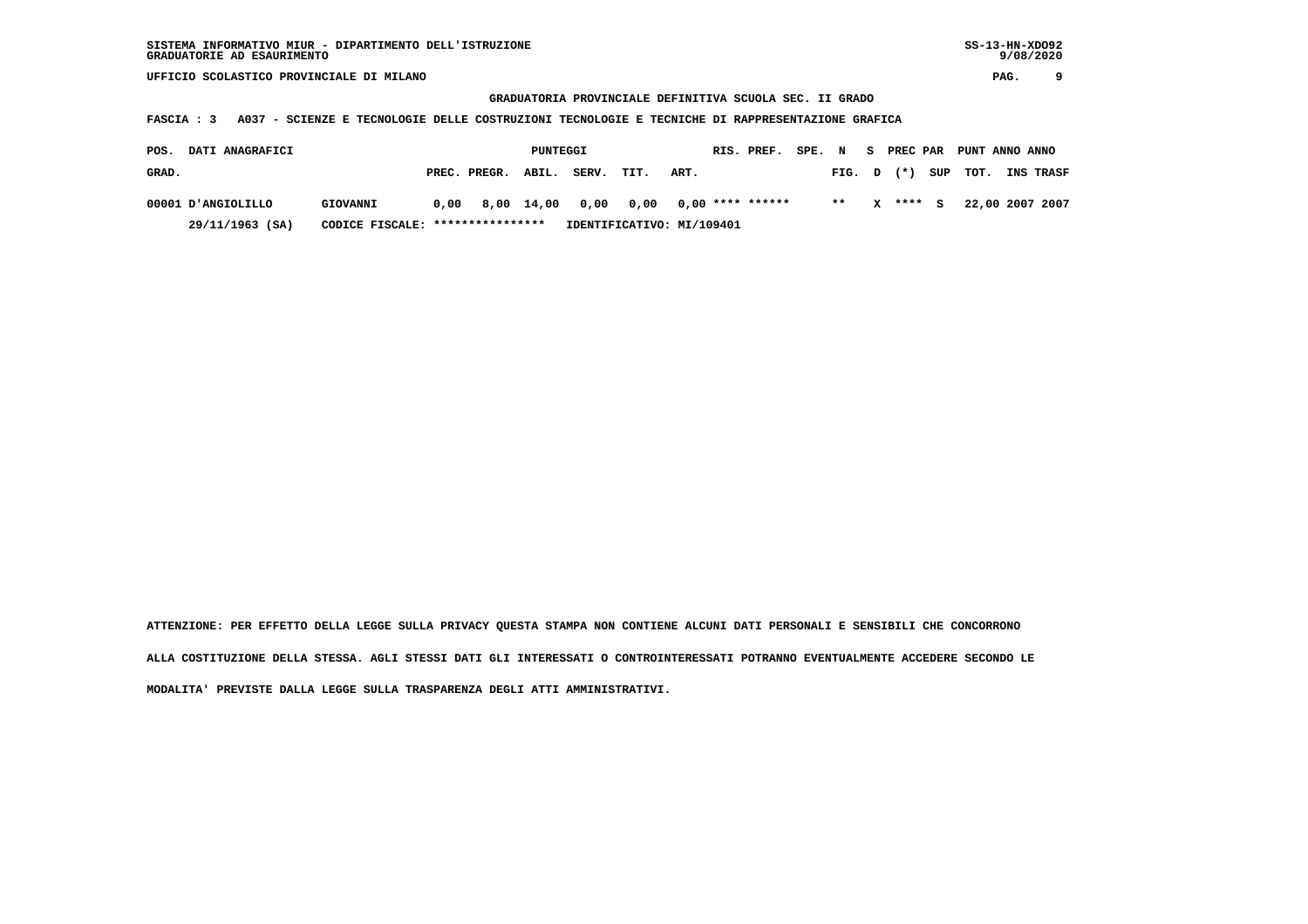| SISTEMA INFORMATIVO MIUR - DIPARTIMENTO DELL'ISTRUZIONE | $SS-13-HN-XDO92$ |
|---------------------------------------------------------|------------------|
| GRADUATORIE AD ESAURIMENTO                              | 9/08/2020        |

 **GRADUATORIA PROVINCIALE DEFINITIVA SCUOLA SEC. II GRADO**

 **FASCIA : 3 A045 - SCIENZE ECONOMICO-AZIENDALI**

| POS.  | <b>DATI ANAGRAFICI</b> |                                  |                    | PUNTEGGI |                                               |                           |      | RIS. PREF. | SPE. N |        | S PREC PAR | PUNT ANNO ANNO |                  |
|-------|------------------------|----------------------------------|--------------------|----------|-----------------------------------------------|---------------------------|------|------------|--------|--------|------------|----------------|------------------|
| GRAD. |                        |                                  | PREC. PREGR. ABIL. |          | SERV.                                         | TIT.                      | ART. |            |        | FIG. D |            | $(*)$ SUP TOT. | <b>INS TRASF</b> |
|       | 00001 D'ACRI           | <b>ADRIANA</b>                   |                    |          | $0,00$ 9,00 15,00 24,00 0,00 0,00 **** ****** |                           |      |            |        | $**$   | **** S     |                | 48,00 2019 2019  |
| т     | 08/07/1961 (CS)        | CODICE FISCALE: **************** |                    |          |                                               | IDENTIFICATIVO: MI/285288 |      |            |        |        |            |                |                  |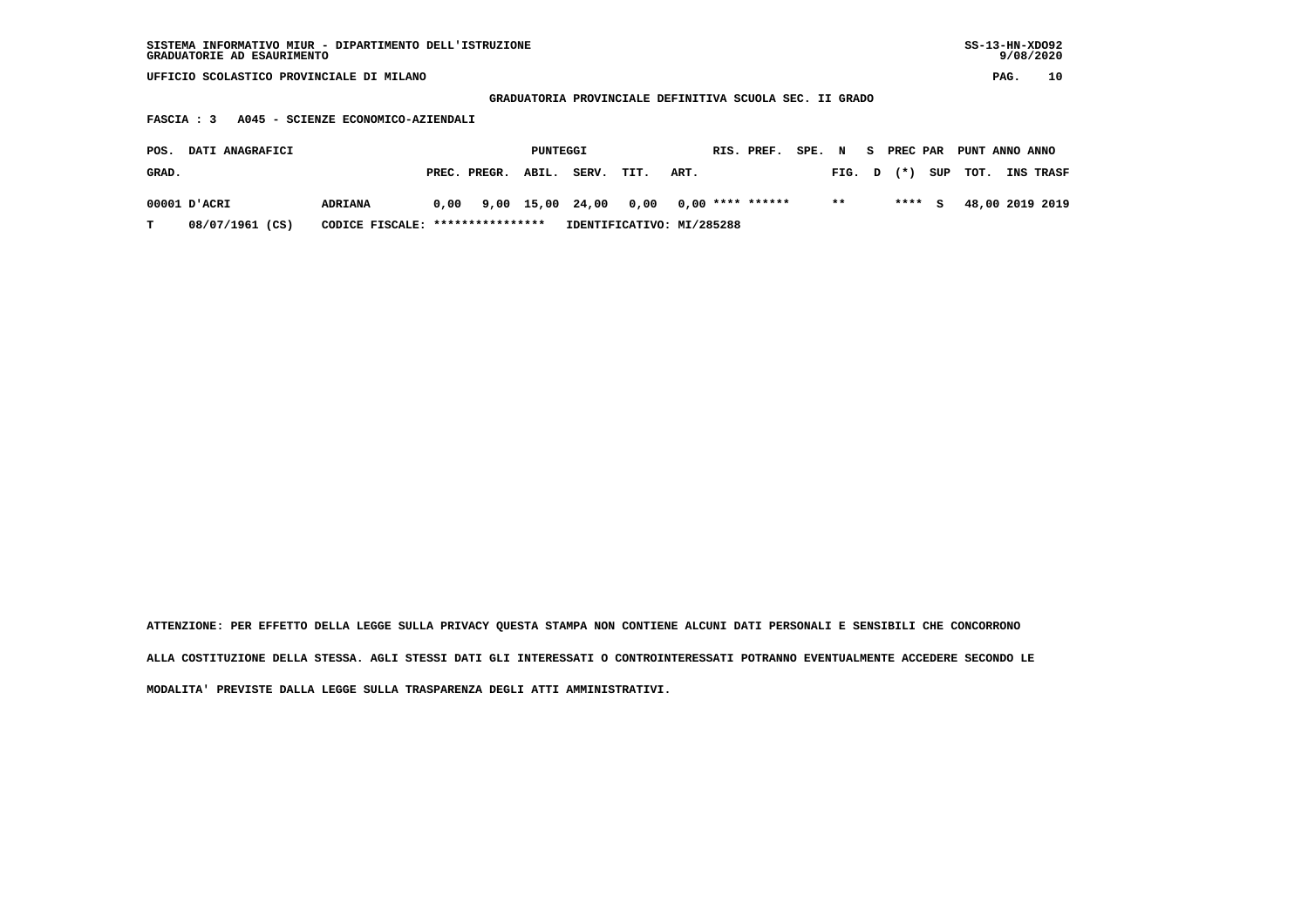## **GRADUATORIA PROVINCIALE DEFINITIVA SCUOLA SEC. II GRADO**

 **FASCIA : 3 A046 - SCIENZE GIURIDICO-ECONOMICHE**

|       | POS. DATI ANAGRAFICI                                                                                                            |                                                            |      |                                            | <b>PUNTEGGI</b> |                                         |                           |      | RIS. PREF.         | SPE. | N     | s | PREC PAR |     |                    | PUNT ANNO ANNO          |  |
|-------|---------------------------------------------------------------------------------------------------------------------------------|------------------------------------------------------------|------|--------------------------------------------|-----------------|-----------------------------------------|---------------------------|------|--------------------|------|-------|---|----------|-----|--------------------|-------------------------|--|
| GRAD. |                                                                                                                                 |                                                            |      | PREC. PREGR.                               | ABIL.           | SERV.                                   | TIT.                      | ART. |                    |      | FIG.  | D | $(*)$    | SUP | TOT.               | <b>INS TRASF</b>        |  |
|       | 00001 PANZARELLA                                                                                                                | <b>EMMA</b>                                                |      |                                            |                 | 0,00 57,00 12,00 53,00 18,00            |                           |      | $0,00$ **** ****** |      | $* *$ |   |          |     | **** S 140,00 2003 |                         |  |
|       | 27/10/1971 (CZ)                                                                                                                 | CODICE FISCALE: ****************                           |      |                                            |                 |                                         | IDENTIFICATIVO: MI/074074 |      |                    |      |       |   |          |     |                    |                         |  |
|       | 00002 SPIEZIA                                                                                                                   | <b>MARIANNA</b>                                            | 0,00 |                                            |                 | 0,00 13,00 108,00 6,00                  |                           |      | $0,00$ **** ****** |      | $* *$ |   |          |     |                    | **** S 127,00 2019 2019 |  |
|       | 09/04/1969 (NA)                                                                                                                 | CODICE FISCALE: **************** IDENTIFICATIVO: MI/285317 |      |                                            |                 |                                         |                           |      |                    |      |       |   |          |     |                    |                         |  |
|       | 00003 SCALISE                                                                                                                   | <b>ROSA</b>                                                | 0,00 |                                            |                 | 0,00 12,00 102,00 3,00 0,00 **** ****** |                           |      |                    |      | $***$ |   |          |     |                    | **** S 117,00 2019 2019 |  |
|       | 25/11/1971 (CZ)                                                                                                                 | CODICE FISCALE: ****************                           |      |                                            |                 |                                         | IDENTIFICATIVO: MI/285242 |      |                    |      |       |   |          |     |                    |                         |  |
|       | 00004 VALIA                                                                                                                     | <b>DOMENICO</b>                                            |      |                                            |                 | 0,00 70,00 15,00 30,00 0,00             |                           |      | $0,00$ **** ****** |      | **    |   |          |     | **** S 115,00 2002 |                         |  |
|       | 21/06/1969 (FI)                                                                                                                 | CODICE FISCALE: ****************                           |      |                                            |                 |                                         | IDENTIFICATIVO: MI/065054 |      |                    |      |       |   |          |     |                    |                         |  |
|       | 00005 GIORGETTI                                                                                                                 | <b>DANIELA</b>                                             |      | $0,00$ 58,00 42,00                         |                 | 0,00                                    | 0,00                      |      | $0.00$ **** ****** |      | **    |   |          |     | **** S 100,00 2007 |                         |  |
|       | 19/05/1975 (MI)                                                                                                                 | CODICE FISCALE: ****************                           |      |                                            |                 | IDENTIFICATIVO: MI/108602               |                           |      |                    |      |       |   |          |     |                    |                         |  |
|       | 00006 DI GIOVINAZZO                                                                                                             | <b>VIVIANA</b>                                             |      | $0,00$ 50,00 42,00                         |                 | 0,00                                    | 0,00                      |      | $0.00$ **** ****** |      | $* *$ |   | **** S   |     | 92,00 2004         |                         |  |
|       | 07/10/1976 (MI)                                                                                                                 | CODICE FISCALE: ****************                           |      |                                            |                 |                                         | IDENTIFICATIVO: MI/082367 |      |                    |      |       |   |          |     |                    |                         |  |
|       | 00007 FILIPPINI                                                                                                                 | <b>GIOVANNA</b>                                            |      | $0.00 \quad 18.00 \quad 12.00 \quad 44.00$ |                 |                                         | 0,00                      |      | $0.00$ **** ****** |      | $* *$ |   | X **** S |     | 74,00 2000         |                         |  |
|       | 08/07/1961 (MI)                                                                                                                 | CODICE FISCALE: ****************                           |      |                                            |                 |                                         | IDENTIFICATIVO: MI/032265 |      |                    |      |       |   |          |     |                    |                         |  |
|       | 00008 STRANGES                                                                                                                  | <b>STEFANO</b>                                             | 0,00 |                                            |                 | 0,00 12,00 60,00                        | 0,00                      |      | $0.00$ **** ****** |      | $* *$ |   | **** S   |     |                    | 72,00 2015 2015         |  |
|       | 06/05/1967 (BA)                                                                                                                 | CODICE FISCALE: ****************                           |      |                                            |                 |                                         | IDENTIFICATIVO: MI/229205 |      |                    |      |       |   |          |     |                    |                         |  |
|       | 00009 MOZZINI                                                                                                                   | <b>FIORENZA</b>                                            |      | $0,00$ 28,00 42,00                         |                 | 0,00                                    | 0,00                      |      | $0,00$ **** ****** |      | $***$ |   | **** S   |     | 70,00 2007         |                         |  |
|       | 20/11/1970 (MN)                                                                                                                 | CODICE FISCALE: ****************                           |      |                                            |                 |                                         | IDENTIFICATIVO: MI/110327 |      |                    |      |       |   |          |     |                    |                         |  |
|       | ATTENZIONE: PER EFFETTO DELLA LEGGE SULLA PRIVACY QUESTA STAMPA NON CONTIENE ALCUNI DATI PERSONALI E SENSIBILI CHE CONCORRONO   |                                                            |      |                                            |                 |                                         |                           |      |                    |      |       |   |          |     |                    |                         |  |
|       | ALLA COSTITUZIONE DELLA STESSA. AGLI STESSI DATI GLI INTERESSATI O CONTROINTERESSATI POTRANNO EVENTUALMENTE ACCEDERE SECONDO LE |                                                            |      |                                            |                 |                                         |                           |      |                    |      |       |   |          |     |                    |                         |  |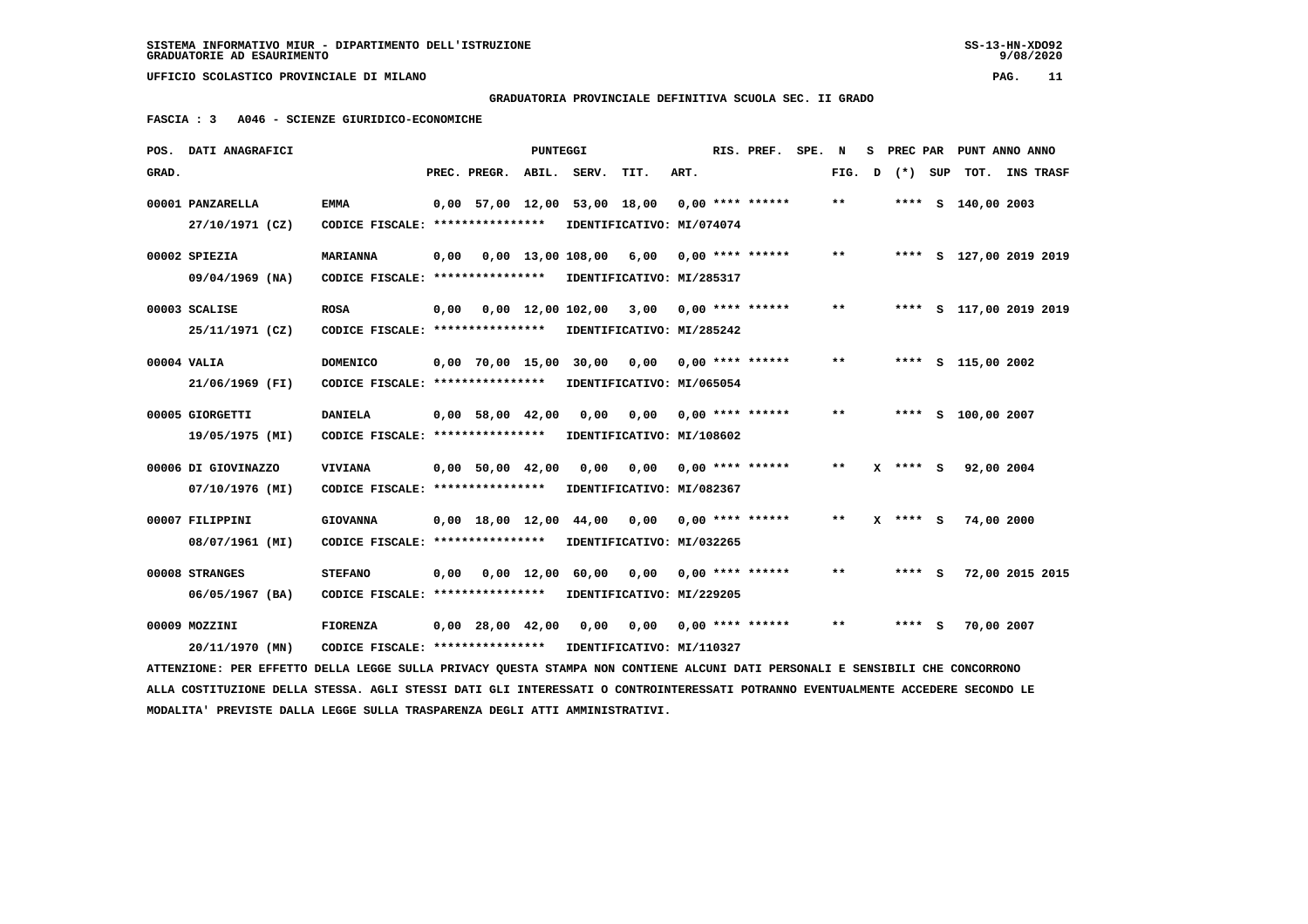**GRADUATORIA PROVINCIALE DEFINITIVA SCUOLA SEC. II GRADO**

 **FASCIA : 3 A046 - SCIENZE GIURIDICO-ECONOMICHE**

|       | POS. DATI ANAGRAFICI                                                                                                            |                                                            |      |                    | PUNTEGGI     |                                        |                              |      | RIS. PREF.                | SPE. | N      |          | S PREC PAR PUNT ANNO ANNO |  |
|-------|---------------------------------------------------------------------------------------------------------------------------------|------------------------------------------------------------|------|--------------------|--------------|----------------------------------------|------------------------------|------|---------------------------|------|--------|----------|---------------------------|--|
| GRAD. |                                                                                                                                 |                                                            |      | PREC. PREGR. ABIL. |              | SERV.                                  | TIT.                         | ART. |                           |      | FIG. D | (*) SUP  | TOT. INS TRASF            |  |
|       | 00010 GIUGNO                                                                                                                    | IMMACOLATA                                                 | 0.00 |                    |              | $0.00 \quad 12.00 \quad 58.00$         | 0.00                         |      | $0,00$ **** ******        |      | $* *$  | X **** S | 70,00 2019 2019           |  |
|       | 18/02/1964 (RC)                                                                                                                 | CODICE FISCALE: ****************                           |      |                    |              | IDENTIFICATIVO: MI/285219              |                              |      |                           |      |        |          |                           |  |
|       | 00011 BOVINO                                                                                                                    | CLAUDIO                                                    |      |                    |              | 0,00 19,00 13,00 36,00                 | 0,00                         |      | 0,00 **** ******          |      | **     | $***$ S  | 68,00 2002                |  |
|       | $07/03/1969$ (NA)                                                                                                               | CODICE FISCALE: *****************                          |      |                    |              | IDENTIFICATIVO: MI/062760              |                              |      |                           |      |        |          |                           |  |
|       | 00012 CASTRONOVO                                                                                                                | <b>ANTONELLA</b>                                           | 0,00 |                    |              | 0,00 12,00 56,00 0,00 0,00 **** ****** |                              |      |                           |      | $* *$  | $***$ S  | 68,00 2011 2011           |  |
|       | 05/10/1962 (AG)                                                                                                                 | CODICE FISCALE: ****************                           |      |                    |              | IDENTIFICATIVO: MI/166820              |                              |      |                           |      |        |          |                           |  |
|       | 00013 TENTARELLI                                                                                                                | <b>ALESSANDRA</b>                                          | 0,00 |                    | 0,00 14,00   | 52,00                                  | 0,00                         |      | 0,00 **** ******          |      | $* *$  | $***$ S  | 66,00 2019 2019           |  |
|       | 31/05/1973 (TE)                                                                                                                 | CODICE FISCALE: ****************                           |      |                    |              | IDENTIFICATIVO: MI/326508              |                              |      |                           |      |        |          |                           |  |
|       | 00014 SEMERARO                                                                                                                  | MARIA CRISTIN                                              | 0,00 |                    |              | 3,00 10,00 46,00                       |                              |      | $6,00$ 0,00 **** ******   |      | **     | **** S   | 65,00 2019                |  |
| т     | 23/01/1979 (BA)                                                                                                                 | CODICE FISCALE: ****************                           |      |                    |              | IDENTIFICATIVO: MI/271095              |                              |      |                           |      |        |          |                           |  |
|       | 00015 FURFARO                                                                                                                   | <b>ANTONIA</b>                                             |      | $0,00$ 26,00 14,00 |              |                                        | 24,00 0,00 0,00 **** ******* |      |                           |      | $* *$  | **** S   | 64,00 2007 2007           |  |
|       | 04/12/1968 (RC)                                                                                                                 | CODICE FISCALE: *****************                          |      |                    |              | IDENTIFICATIVO: MI/107582              |                              |      |                           |      |        |          |                           |  |
|       | 00016 MALFITANO                                                                                                                 | GERARDO DOMEN                                              |      |                    |              | 0,00 8,00 16,00 40,00                  |                              |      | $0,00$ $0,00$ **** ****** |      | $* *$  | **** S   | 64,00 2019 2019           |  |
|       | 25/03/1965 (CT)                                                                                                                 | CODICE FISCALE: ****************                           |      |                    |              | IDENTIFICATIVO: MI/285149              |                              |      |                           |      |        |          |                           |  |
|       | 00017 COLLIA                                                                                                                    | <b>NADIA</b>                                               | 0,00 |                    | $0,00$ 12,00 |                                        | 48,00 3,00                   |      | 0,00 **** ******          |      | $* *$  | **** S   | 63,00 2019 2019           |  |
|       | 15/01/1966 (VV)                                                                                                                 | CODICE FISCALE: ****************                           |      |                    |              | IDENTIFICATIVO: MI/285392              |                              |      |                           |      |        |          |                           |  |
|       | 00018 FATTORI                                                                                                                   | <b>ALESSANDRO</b>                                          |      |                    |              | 0,00 21,00 15,00 22,00                 |                              |      | $0,00$ $0,00$ **** ****** |      | $* *$  | **** S   | 58,00 2019                |  |
|       | 13/06/1976 (PD)                                                                                                                 | CODICE FISCALE: **************** IDENTIFICATIVO: MI/111774 |      |                    |              |                                        |                              |      |                           |      |        |          |                           |  |
|       | ATTENZIONE: PER EFFETTO DELLA LEGGE SULLA PRIVACY QUESTA STAMPA NON CONTIENE ALCUNI DATI PERSONALI E SENSIBILI CHE CONCORRONO   |                                                            |      |                    |              |                                        |                              |      |                           |      |        |          |                           |  |
|       | ALLA COSTITUZIONE DELLA STESSA. AGLI STESSI DATI GLI INTERESSATI O CONTROINTERESSATI POTRANNO EVENTUALMENTE ACCEDERE SECONDO LE |                                                            |      |                    |              |                                        |                              |      |                           |      |        |          |                           |  |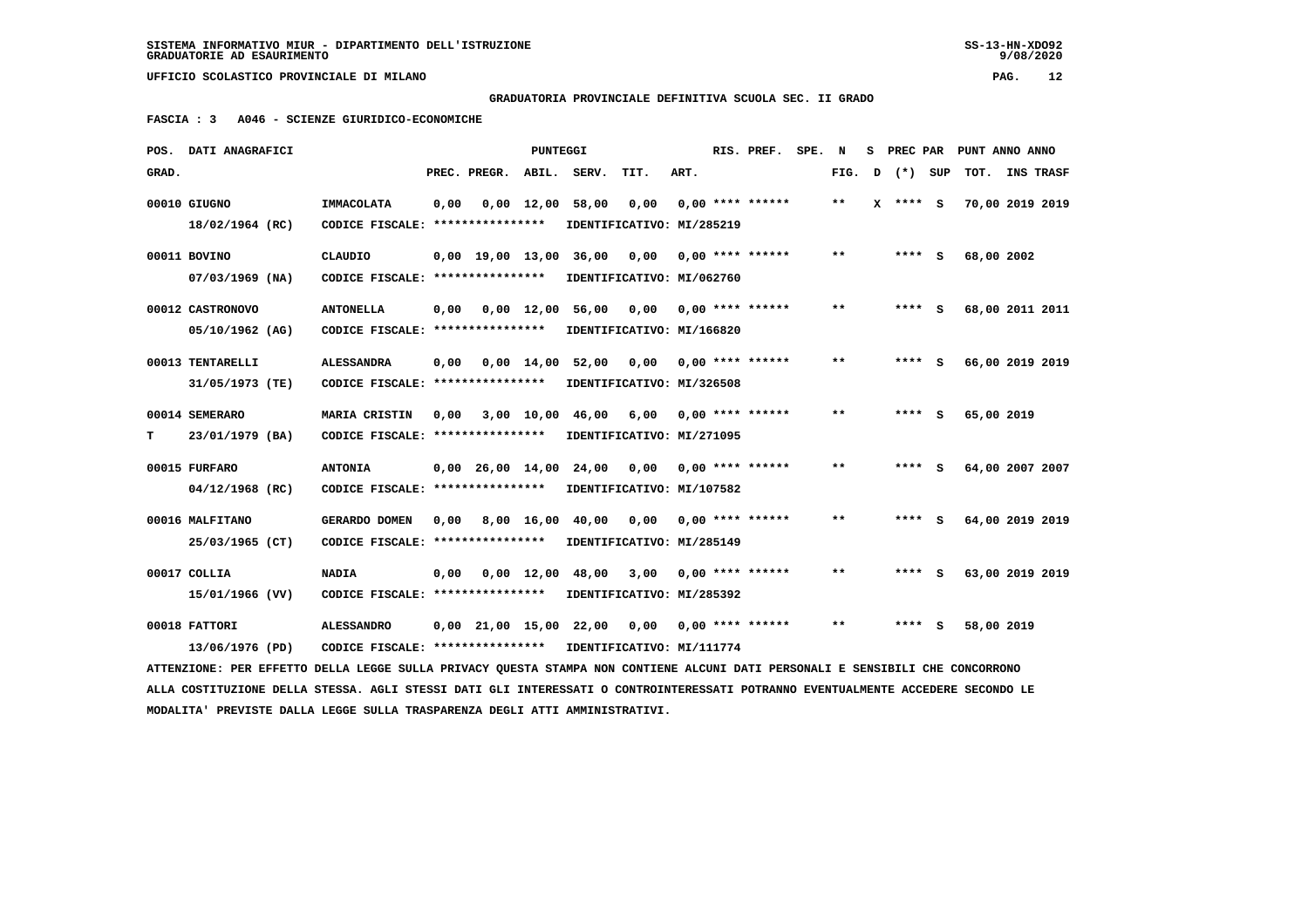**GRADUATORIA PROVINCIALE DEFINITIVA SCUOLA SEC. II GRADO**

 **FASCIA : 3 A046 - SCIENZE GIURIDICO-ECONOMICHE**

|            | POS. DATI ANAGRAFICI                                                                                                            |                                                            |      |                          | PUNTEGGI |                                                   |      |      | RIS. PREF.                | SPE. | N      | s | PREC PAR | PUNT ANNO ANNO  |  |
|------------|---------------------------------------------------------------------------------------------------------------------------------|------------------------------------------------------------|------|--------------------------|----------|---------------------------------------------------|------|------|---------------------------|------|--------|---|----------|-----------------|--|
| GRAD.      |                                                                                                                                 |                                                            |      | PREC. PREGR. ABIL. SERV. |          |                                                   | TIT. | ART. |                           |      | FIG. D |   | (*) SUP  | TOT. INS TRASF  |  |
|            | 00019 CHICCO                                                                                                                    | <b>RITA</b>                                                |      |                          |          | 0,00 17,00 12,00 24,00                            | 4,00 |      | $0.00$ **** ******        |      | $**$   | x | **** S   | 57,00 2019 2019 |  |
|            | 08/06/1962 (BA)                                                                                                                 | CODICE FISCALE: ****************                           |      |                          |          | IDENTIFICATIVO: MI/285347                         |      |      |                           |      |        |   |          |                 |  |
|            | 00020 FIORILLO                                                                                                                  | ANNA                                                       | 0,00 |                          |          | 2,00 14,00 36,00                                  |      |      | $0,00$ $0,00$ **** ****** |      | **     |   | $***$ S  | 52,00 2002      |  |
|            | $01/04/1963$ (NA)                                                                                                               | CODICE FISCALE: *****************                          |      |                          |          | IDENTIFICATIVO: MI/062173                         |      |      |                           |      |        |   |          |                 |  |
|            | 00021 SINISCALCO                                                                                                                | <b>ROBERTO</b>                                             |      |                          |          | $0,00$ 24,00 13,00 12,00 0,00 0,00 **** ******    |      |      |                           |      | $* *$  |   | $***$ S  | 49,00 2014 2014 |  |
|            | 12/01/1969 (SA)                                                                                                                 | CODICE FISCALE: *****************                          |      |                          |          | IDENTIFICATIVO: MI/191758                         |      |      |                           |      |        |   |          |                 |  |
|            | 00022 SICILIA                                                                                                                   | SABRINA STEFA                                              | 0,00 |                          |          | 0,00 13,00 24,00 9,00 0,00 **** ******            |      |      |                           |      | $* *$  |   | **** S   | 46,00 2019 2019 |  |
|            | 16/10/1971 (CZ)                                                                                                                 | CODICE FISCALE: *****************                          |      |                          |          | IDENTIFICATIVO: MI/285405                         |      |      |                           |      |        |   |          |                 |  |
|            | 00023 COSTANZO                                                                                                                  | <b>ISABELLA</b>                                            |      |                          |          | $0,00$ $9,00$ $12,00$ $24,00$ $0,00$ $0,00$ $***$ |      |      |                           |      | $* *$  | x | **** S   | 45,00 2002      |  |
|            | 06/06/1958 (KR)                                                                                                                 | CODICE FISCALE: ****************                           |      |                          |          | IDENTIFICATIVO: MI/064399                         |      |      |                           |      |        |   |          |                 |  |
| 00024 ZITO |                                                                                                                                 | <b>ANTONELLA</b>                                           | 0,00 |                          |          | 9,00 12,00 24,00 0,00 0,00 **** ******            |      |      |                           |      | $* *$  |   | **** S   | 45,00 2004 2004 |  |
|            | $02/06/1973$ (SA)                                                                                                               | CODICE FISCALE: *****************                          |      |                          |          | IDENTIFICATIVO: MI/082030                         |      |      |                           |      |        |   |          |                 |  |
|            | 00025 FATONE                                                                                                                    | ANGELA MARIA                                               |      |                          |          | 0,00 0,00 15,00 30,00                             |      |      | $0,00$ $0,00$ **** ****** |      | $* *$  |   | **** S   | 45,00 2014 2014 |  |
|            | 30/11/1968 (BA)                                                                                                                 | CODICE FISCALE: ****************                           |      |                          |          | IDENTIFICATIVO: MI/191724                         |      |      |                           |      |        |   |          |                 |  |
|            | 00026 GOLINI                                                                                                                    | <b>FLORA</b>                                               |      | $0,00$ 31,00 14,00       |          | 0.00                                              | 0.00 |      | $0.00$ **** ******        |      | $* *$  |   | **** S   | 45,00 2019 2019 |  |
|            | 24/10/1964 (EE)                                                                                                                 | CODICE FISCALE: *****************                          |      |                          |          | IDENTIFICATIVO: MI/285271                         |      |      |                           |      |        |   |          |                 |  |
|            | 00027 CURRAO                                                                                                                    | <b>GIUSEPPE CLAU</b>                                       |      |                          |          | 0,00 30,00 13,00 0,00                             |      |      | 0,00 0,00 **** ******     |      | **     |   | **** S   | 43,00 2019      |  |
|            | 23/02/1964 (MI)                                                                                                                 | CODICE FISCALE: **************** IDENTIFICATIVO: MI/030681 |      |                          |          |                                                   |      |      |                           |      |        |   |          |                 |  |
|            | ATTENZIONE: PER EFFETTO DELLA LEGGE SULLA PRIVACY QUESTA STAMPA NON CONTIENE ALCUNI DATI PERSONALI E SENSIBILI CHE CONCORRONO   |                                                            |      |                          |          |                                                   |      |      |                           |      |        |   |          |                 |  |
|            | ALLA COSTITUZIONE DELLA STESSA. AGLI STESSI DATI GLI INTERESSATI O CONTROINTERESSATI POTRANNO EVENTUALMENTE ACCEDERE SECONDO LE |                                                            |      |                          |          |                                                   |      |      |                           |      |        |   |          |                 |  |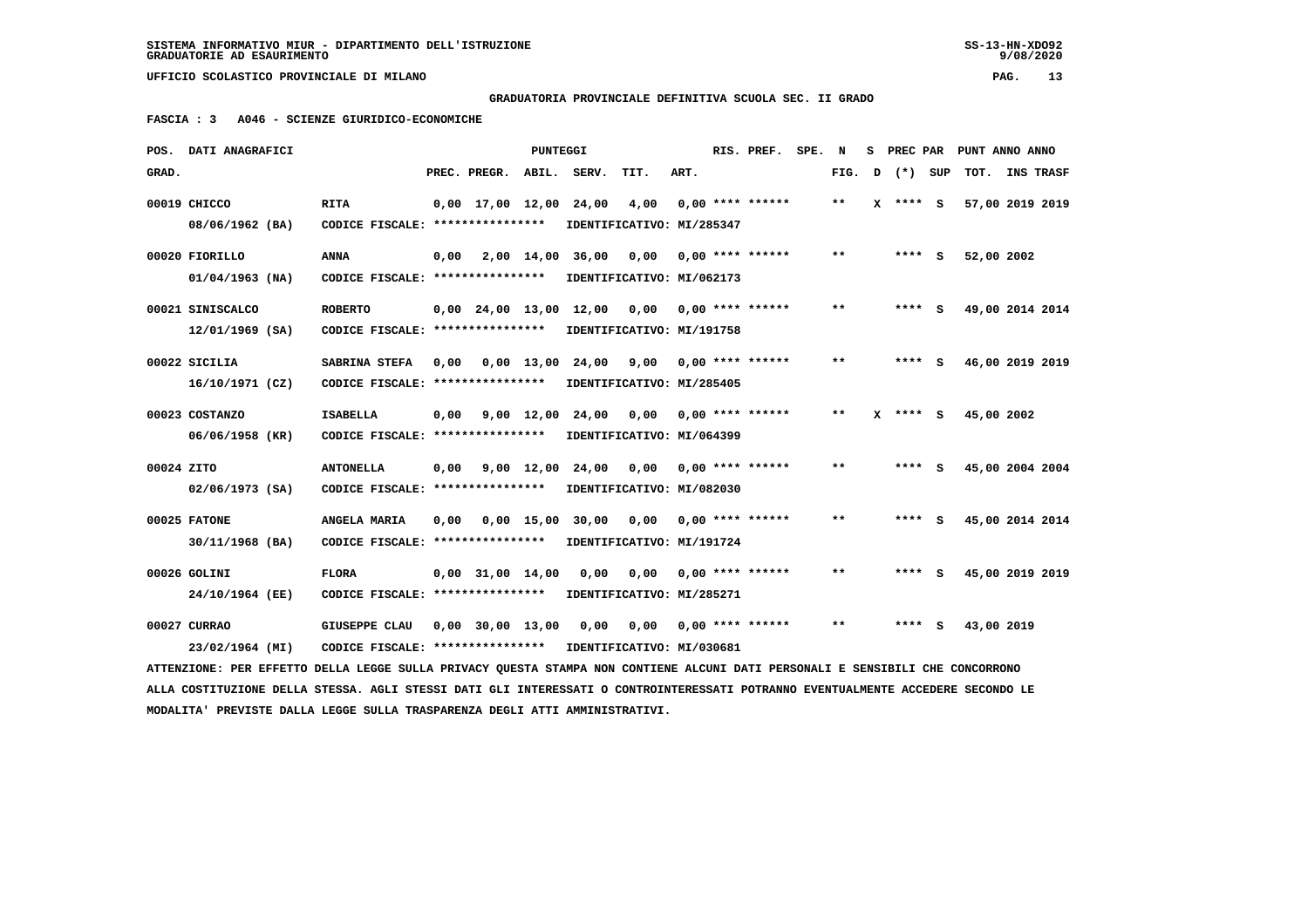**GRADUATORIA PROVINCIALE DEFINITIVA SCUOLA SEC. II GRADO**

 **FASCIA : 3 A046 - SCIENZE GIURIDICO-ECONOMICHE**

|            | POS. DATI ANAGRAFICI                                                                                                            |                                                            |      |                    | PUNTEGGI |                                           |      |      | RIS. PREF.                | SPE. | N      | S PREC PAR | PUNT ANNO ANNO  |  |
|------------|---------------------------------------------------------------------------------------------------------------------------------|------------------------------------------------------------|------|--------------------|----------|-------------------------------------------|------|------|---------------------------|------|--------|------------|-----------------|--|
| GRAD.      |                                                                                                                                 |                                                            |      | PREC. PREGR. ABIL. |          | SERV.                                     | TIT. | ART. |                           |      | FIG. D | (*) SUP    | TOT. INS TRASF  |  |
|            | 00028 SCHIOPPA                                                                                                                  | <b>VALERIA</b>                                             | 0,00 |                    |          | $0,00$ 15,00 24,00                        | 3,00 |      | $0.00$ **** ******        |      | $***$  | **** S     | 42,00 2019 2019 |  |
|            | 18/07/1974 (CE)                                                                                                                 | CODICE FISCALE: *****************                          |      |                    |          | IDENTIFICATIVO: MI/285559                 |      |      |                           |      |        |            |                 |  |
|            | 00029 FROIO                                                                                                                     | <b>CARMEN ANGELA</b>                                       | 0.00 |                    |          | 2,00 14,00 24,00                          |      |      | $0.00$ $0.00$ **** ****** |      | $* *$  | $***$ S    | 40,00 2002      |  |
|            | 02/12/1970 (MI)                                                                                                                 | CODICE FISCALE: *****************                          |      |                    |          | IDENTIFICATIVO: MI/059232                 |      |      |                           |      |        |            |                 |  |
|            | 00030 FALIVENA                                                                                                                  | <b>ANNA</b>                                                | 0,00 |                    |          | 0,00 16,00 24,00 0,00 0,00 **** ******    |      |      |                           |      | $* *$  | **** S     | 40,00 2019 2019 |  |
|            | 25/05/1967 (SA)                                                                                                                 | CODICE FISCALE: ****************                           |      |                    |          | IDENTIFICATIVO: MI/285476                 |      |      |                           |      |        |            |                 |  |
|            | 00031 AGOSTINO                                                                                                                  | <b>MAURO</b>                                               | 0,00 |                    |          | 0,00 15,00 24,00 0,00 0,00 **** ******    |      |      |                           |      | **     | $***$ S    | 39,00 2007 2003 |  |
|            | 16/11/1975 (ME)                                                                                                                 | CODICE FISCALE: *****************                          |      |                    |          | IDENTIFICATIVO: MI/075739                 |      |      |                           |      |        |            |                 |  |
|            | 00032 RIGGI                                                                                                                     | <b>ANGELA</b>                                              |      |                    |          | $0.00 \quad 21.00 \quad 18.00 \quad 0.00$ |      |      | $0,00$ $0,00$ **** ****** |      | $* *$  | **** S     | 39,00 2019 2019 |  |
|            | 28/09/1970 (RA)                                                                                                                 | CODICE FISCALE: ****************                           |      |                    |          | IDENTIFICATIVO: MI/285131                 |      |      |                           |      |        |            |                 |  |
|            | 00033 CAPORALI                                                                                                                  | <b>NICOLA</b>                                              | 0,00 |                    |          | $0,00$ 14,00 24,00 0,00 0,00 **** ******  |      |      |                           |      | $***$  | ****       | 38,00 2002      |  |
|            | 21/06/1972 (PG)                                                                                                                 | CODICE FISCALE: *****************                          |      |                    |          | IDENTIFICATIVO: MI/060157                 |      |      |                           |      |        |            |                 |  |
|            | 00034 METRANGOLO                                                                                                                | <b>ETTORE</b>                                              | 0.00 |                    |          | 0,00 14,00 24,00 0,00 0,00 **** ******    |      |      |                           |      | $* *$  | $***$ S    | 38,00 2019 2019 |  |
|            | 04/03/1966 (LE)                                                                                                                 | CODICE FISCALE: *****************                          |      |                    |          | IDENTIFICATIVO: MI/285159                 |      |      |                           |      |        |            |                 |  |
|            | 00035 TROPIA                                                                                                                    | CARLA LUCIA                                                | 0,00 |                    |          | 0,00 15,00 18,00                          |      |      | $0,00$ 0,00 **** ******   |      | $***$  | **** S     | 33,00 2019 2019 |  |
|            | 13/12/1973 (CT)                                                                                                                 | CODICE FISCALE: *****************                          |      |                    |          | IDENTIFICATIVO: MI/285208                 |      |      |                           |      |        |            |                 |  |
| 00036 ERRA |                                                                                                                                 | <b>PAOLA</b>                                               | 0,00 |                    |          | 0,00 14,00 16,00 0,00 0,00 **** ******    |      |      |                           |      | $***$  | $***$ S    | 30,00 2019 2019 |  |
|            | 18/08/1969 (SA)                                                                                                                 | CODICE FISCALE: **************** IDENTIFICATIVO: MI/285110 |      |                    |          |                                           |      |      |                           |      |        |            |                 |  |
|            | ATTENZIONE: PER EFFETTO DELLA LEGGE SULLA PRIVACY QUESTA STAMPA NON CONTIENE ALCUNI DATI PERSONALI E SENSIBILI CHE CONCORRONO   |                                                            |      |                    |          |                                           |      |      |                           |      |        |            |                 |  |
|            | ALLA COSTITUZIONE DELLA STESSA. AGLI STESSI DATI GLI INTERESSATI O CONTROINTERESSATI POTRANNO EVENTUALMENTE ACCEDERE SECONDO LE |                                                            |      |                    |          |                                           |      |      |                           |      |        |            |                 |  |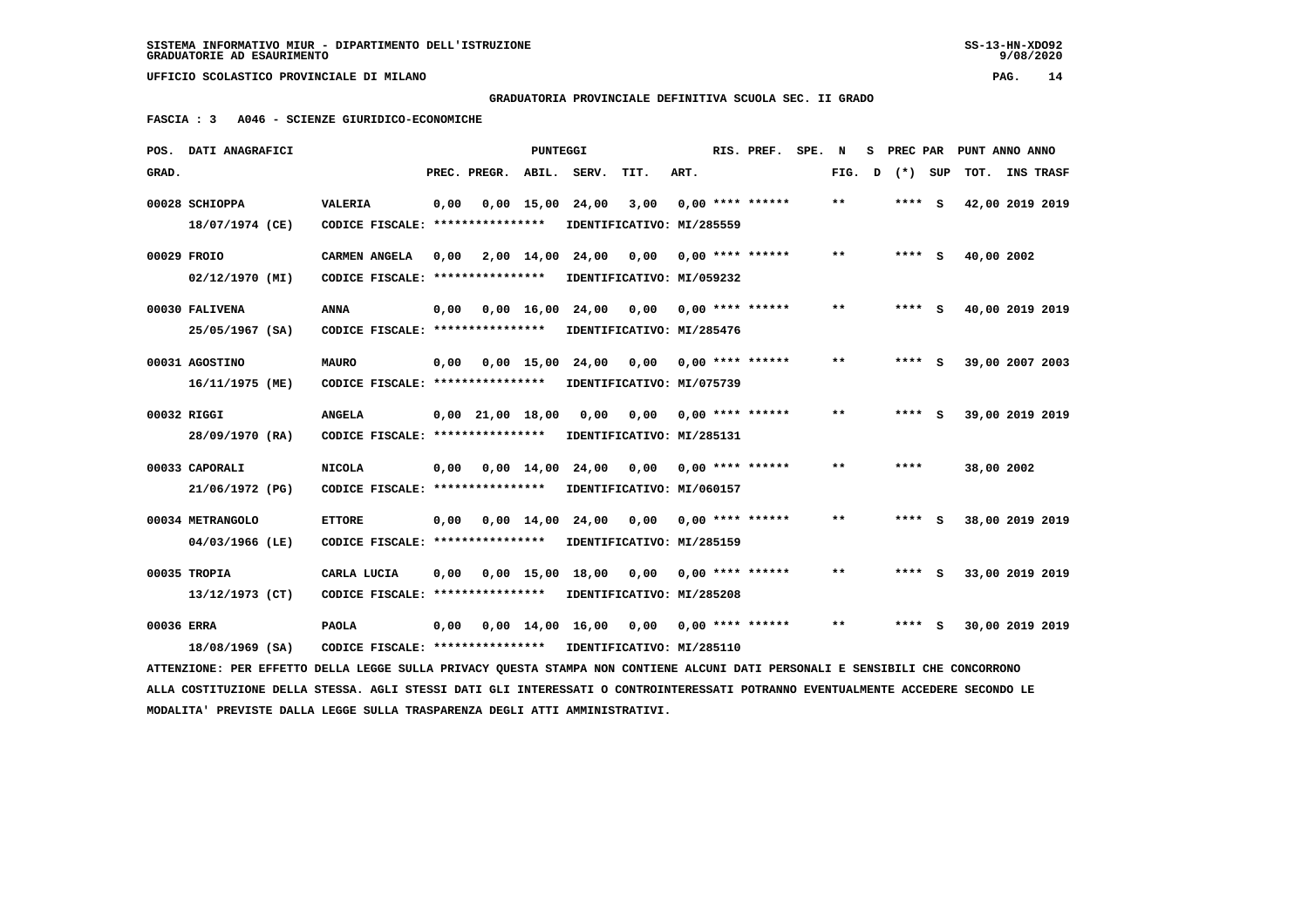$9/08/2020$ 

 **UFFICIO SCOLASTICO PROVINCIALE DI MILANO PAG. 15**

## **GRADUATORIA PROVINCIALE DEFINITIVA SCUOLA SEC. II GRADO**

 **FASCIA : 3 A046 - SCIENZE GIURIDICO-ECONOMICHE**

| POS.  | <b>DATI ANAGRAFICI</b>                                                                                                          |                                  |      |              | PUNTEGGI           |                                |      |      | RIS. PREF.         | SPE. | N     | s | PREC PAR   |     | PUNT ANNO ANNO  |  |
|-------|---------------------------------------------------------------------------------------------------------------------------------|----------------------------------|------|--------------|--------------------|--------------------------------|------|------|--------------------|------|-------|---|------------|-----|-----------------|--|
| GRAD. |                                                                                                                                 |                                  |      | PREC. PREGR. |                    | ABIL. SERV.                    | TIT. | ART. |                    |      | FIG.  | D | $(*)$      | SUP | TOT. INS TRASF  |  |
|       | 00037 SACCO                                                                                                                     | MIRYAM CLAUDI                    | 0,00 |              |                    | 4,00 13,00 12,00               | 0,00 |      | $0.00$ **** ****** |      | $***$ | x | $***$ S    |     | 29,00 2002      |  |
|       | 11/08/1970 (LC)                                                                                                                 | CODICE FISCALE: **************** |      |              |                    | IDENTIFICATIVO: MI/063249      |      |      |                    |      |       |   |            |     |                 |  |
|       | 00038 VICIDOMINI                                                                                                                | MARIA CARMELA                    | 0.00 |              | 8,00 15,00         | 4,00                           | 0.00 |      | $0.00$ **** ****** |      | $* *$ |   | $***$ S    |     | 27,00 2011 2011 |  |
|       | $21/05/1972$ (SA)                                                                                                               | CODICE FISCALE: **************** |      |              |                    | IDENTIFICATIVO: MI/167784      |      |      |                    |      |       |   |            |     |                 |  |
|       | 00039 COLLICA                                                                                                                   | <b>LEONARDO</b>                  | 0.00 |              |                    | $0.00 \quad 14.00 \quad 12.00$ | 0,00 |      | $0.00$ **** ****** |      | $**$  | x | **** S     |     | 26,00 2011 2011 |  |
|       | $13/10/1958$ (AG)                                                                                                               | CODICE FISCALE: **************** |      |              |                    | IDENTIFICATIVO: MI/166167      |      |      |                    |      |       |   |            |     |                 |  |
|       | 00040 PESCITELLI                                                                                                                | <b>OLGA</b>                      | 0.00 |              | $6,00 \quad 16,00$ | 0.00                           | 0.00 |      | $0.00$ **** ****** |      | $***$ |   | $X$ **** S |     | 22,00 2019 2019 |  |
|       | 25/04/1971 (BN)                                                                                                                 | CODICE FISCALE: **************** |      |              |                    | IDENTIFICATIVO: MI/285472      |      |      |                    |      |       |   |            |     |                 |  |
|       | 00041 PULLANO                                                                                                                   | <b>MARIA</b>                     | 0.00 |              | 0.00 16.00         | 0.00                           | 6,00 |      | $0.00$ **** ****** |      | $**$  |   | X **** S   |     | 22,00 2019 2019 |  |
|       | 08/12/1969 (NA)                                                                                                                 | CODICE FISCALE: **************** |      |              |                    | IDENTIFICATIVO: MI/285525      |      |      |                    |      |       |   |            |     |                 |  |
|       | 00042 ALTOMONTE                                                                                                                 | <b>MARIA</b>                     | 0,00 |              | 8,00 13,00         | 0,00                           | 0,00 |      | $0.00$ **** ****** |      | $* *$ |   | **** S     |     | 21,00 2019 2005 |  |
|       | $16/05/1969$ (RC)                                                                                                               | CODICE FISCALE: **************** |      |              |                    | IDENTIFICATIVO: MI/096229      |      |      |                    |      |       |   |            |     |                 |  |
|       | 00043 PASSANNANTI                                                                                                               | MARIA LUISA                      | 0,00 |              | 3,00 12,00         | 0,00                           | 6,00 |      | $0.00$ **** ****** |      | $***$ |   | **** S     |     | 21,00 2019 2019 |  |
|       | 27/06/1966 (SA)                                                                                                                 | CODICE FISCALE: **************** |      |              |                    | IDENTIFICATIVO: MI/285437      |      |      |                    |      |       |   |            |     |                 |  |
|       |                                                                                                                                 |                                  |      |              |                    |                                |      |      |                    |      |       |   |            |     |                 |  |
|       | 00044 BARBATO                                                                                                                   | <b>CINZIA</b>                    | 0,00 |              | $3,00$ 14,00       | 0,00                           | 3,00 |      | $0.00$ **** ****** |      | $* *$ |   | **** S     |     | 20,00 2019 2019 |  |
|       | 20/10/1966 (FG)                                                                                                                 | CODICE FISCALE: **************** |      |              |                    | IDENTIFICATIVO: MI/285063      |      |      |                    |      |       |   |            |     |                 |  |
|       | 00045 RENNA                                                                                                                     | <b>GIUSEPPA</b>                  | 0,00 |              | $0,00 \quad 12,00$ | 8,00                           | 0,00 |      | $0.00$ **** ****** |      | $***$ |   |            | S   | 20,00 2019 2019 |  |
|       | $16/11/1968$ (CT)                                                                                                               | CODICE FISCALE: **************** |      |              |                    | IDENTIFICATIVO: MI/285121      |      |      |                    |      |       |   |            |     |                 |  |
|       | ATTENZIONE: PER EFFETTO DELLA LEGGE SULLA PRIVACY QUESTA STAMPA NON CONTIENE ALCUNI DATI PERSONALI E SENSIBILI CHE CONCORRONO   |                                  |      |              |                    |                                |      |      |                    |      |       |   |            |     |                 |  |
|       | ALLA COSTITUZIONE DELLA STESSA. AGLI STESSI DATI GLI INTERESSATI O CONTROINTERESSATI POTRANNO EVENTUALMENTE ACCEDERE SECONDO LE |                                  |      |              |                    |                                |      |      |                    |      |       |   |            |     |                 |  |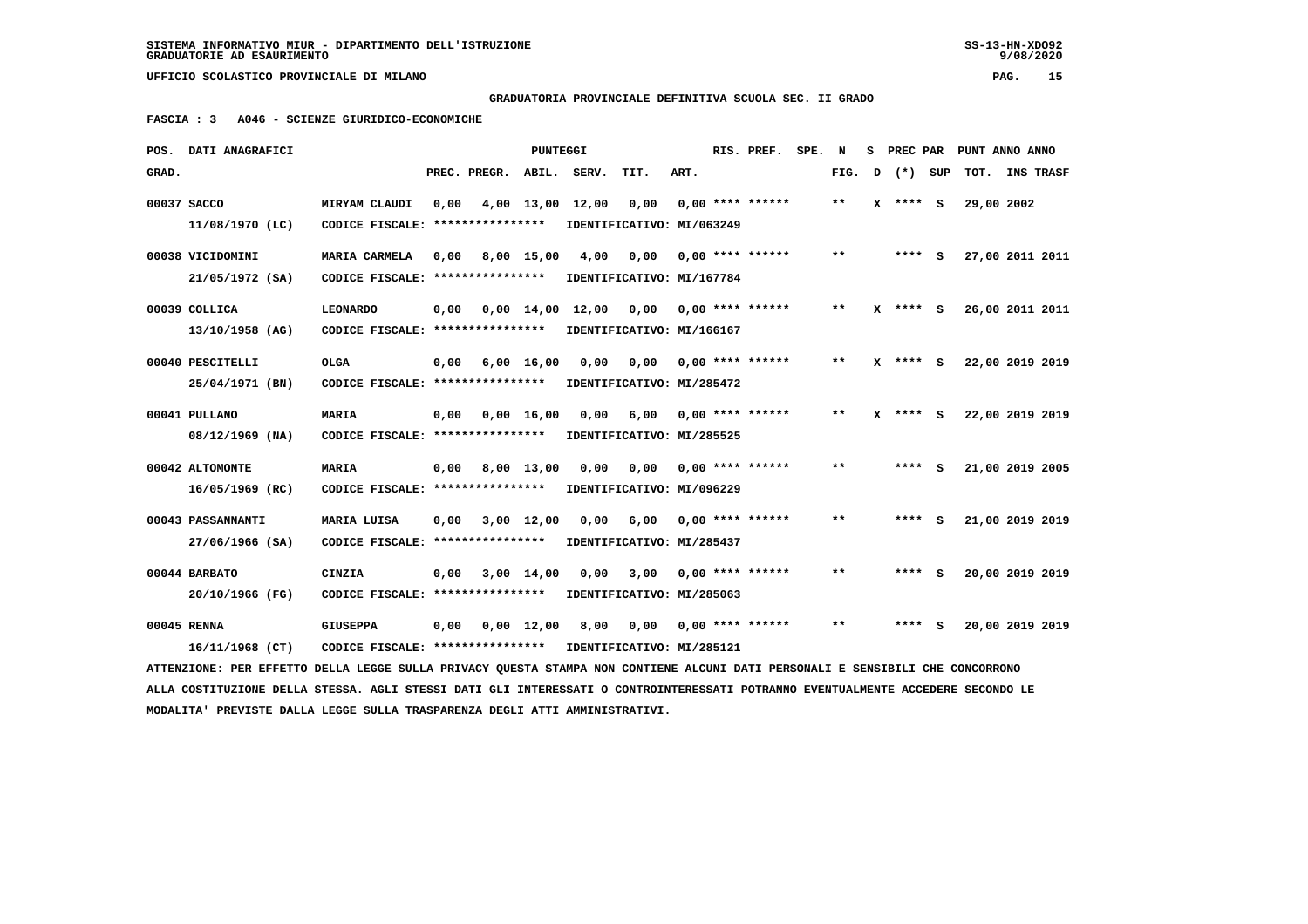## **GRADUATORIA PROVINCIALE DEFINITIVA SCUOLA SEC. II GRADO**

 **FASCIA : 3 A046 - SCIENZE GIURIDICO-ECONOMICHE**

|       | POS. DATI ANAGRAFICI                                                                                                            |                                  |      |                    | PUNTEGGI           |       |                           |      | RIS. PREF.                | SPE. | N            |   |            |         |            | S PREC PAR PUNT ANNO ANNO |
|-------|---------------------------------------------------------------------------------------------------------------------------------|----------------------------------|------|--------------------|--------------------|-------|---------------------------|------|---------------------------|------|--------------|---|------------|---------|------------|---------------------------|
| GRAD. |                                                                                                                                 |                                  |      | PREC. PREGR. ABIL. |                    | SERV. | TIT.                      | ART. |                           |      | FIG.         | D |            | (*) SUP |            | TOT. INS TRASF            |
|       | 00046 LAURIA                                                                                                                    | <b>ANGELO</b>                    | 0,00 |                    | $3,00$ 15,00       | 0,00  | 0,00                      |      | $0.00$ **** ******        |      | $***$        |   | **** S     |         |            | 18,00 2019 2019           |
|       | 30/07/1973 (AG)                                                                                                                 | CODICE FISCALE: **************** |      |                    |                    |       | IDENTIFICATIVO: MI/285117 |      |                           |      |              |   |            |         |            |                           |
|       | 00047 GERMALLI                                                                                                                  | <b>RAFFAELA</b>                  | 0,00 |                    | $0.00$ 15.00       | 0.00  | 3,00                      |      | $0.00$ **** ******        |      | $***$        |   | $X$ **** S |         |            | 18,00 2019 2019           |
|       | 28/03/1964 (NA)                                                                                                                 | CODICE FISCALE: **************** |      |                    |                    |       | IDENTIFICATIVO: MI/285153 |      |                           |      |              |   |            |         |            |                           |
|       | 00048 LOPRESTI                                                                                                                  | <b>MARIAELENA</b>                | 0,00 |                    | 3,00 15,00         | 0,00  |                           |      | $0,00$ 0,00 **** ******   |      | **           |   | **** S     |         |            | 18,00 2019 2019           |
|       | 03/03/1974 (AG)                                                                                                                 | CODICE FISCALE: **************** |      |                    |                    |       | IDENTIFICATIVO: MI/285518 |      |                           |      |              |   |            |         |            |                           |
|       | 00049 GRECO                                                                                                                     | <b>GUGLIELMO</b>                 | 0,00 |                    | $0,00 \quad 16,00$ | 0.00  | 0,00                      |      | 0,00 **** ******          |      | $\star\star$ |   | $X$ ****   |         | 16,00 2003 |                           |
|       | 30/09/1956 (LE)                                                                                                                 | CODICE FISCALE: **************** |      |                    |                    |       | IDENTIFICATIVO: MI/074095 |      |                           |      |              |   |            |         |            |                           |
|       | 00050 DE PALMA                                                                                                                  | <b>ROSSELLA</b>                  | 0,00 |                    | 2,00 12,00         | 2,00  |                           |      | $0,00$ $0,00$ **** ****** |      | $* *$        |   | $***$ S    |         | 16,00 2007 |                           |
|       | 13/02/1968 (FG)                                                                                                                 | CODICE FISCALE: **************** |      |                    |                    |       | IDENTIFICATIVO: MI/062981 |      |                           |      |              |   |            |         |            |                           |
|       | 00051 FRONGILLO                                                                                                                 | <b>ANTONELLA</b>                 | 0,00 |                    | $0,00$ 15,00       |       | $0,00$ 1,00               |      | $0,00$ **** ******        |      | $* *$        |   | **** S     |         |            | 16,00 2019 2019           |
|       | 09/06/1974 (AV)                                                                                                                 | CODICE FISCALE: **************** |      |                    |                    |       | IDENTIFICATIVO: MI/285417 |      |                           |      |              |   |            |         |            |                           |
|       | 00052 D'ACRI                                                                                                                    | <b>ADRIANA</b>                   | 0,00 |                    | 3,00 13,00         | 0,00  | 0,00                      |      | $0.00$ **** ******        |      | $* *$        |   | **** S     |         |            | 16,00 2019 2019           |
| т     | 08/07/1961 (CS)                                                                                                                 | CODICE FISCALE: **************** |      |                    |                    |       | IDENTIFICATIVO: MI/285288 |      |                           |      |              |   |            |         |            |                           |
|       | 00053 CIRCOSTA                                                                                                                  | <b>DOMENICO</b>                  | 0,00 |                    | $0,00 \quad 16,00$ | 0,00  | 0,00                      |      | $0.00$ **** ******        |      | **           |   | $***$ S    |         | 16,00 2019 |                           |
|       | 18/01/1960 (RC)                                                                                                                 | CODICE FISCALE: **************** |      |                    |                    |       | IDENTIFICATIVO: MI/063571 |      |                           |      |              |   |            |         |            |                           |
|       | 00054 CAMPAGNA                                                                                                                  | <b>STEFANIA</b>                  | 0,00 |                    | $0,00 \quad 13,00$ | 2,00  | 0,00                      |      | $0,00$ **** ******        |      | $* *$        |   | $X$ **** S |         | 15,00 2002 |                           |
|       | 04/06/1970 (RC)                                                                                                                 | CODICE FISCALE: **************** |      |                    |                    |       | IDENTIFICATIVO: MI/063213 |      |                           |      |              |   |            |         |            |                           |
|       | ATTENZIONE: PER EFFETTO DELLA LEGGE SULLA PRIVACY OUESTA STAMPA NON CONTIENE ALCUNI DATI PERSONALI E SENSIBILI CHE CONCORRONO   |                                  |      |                    |                    |       |                           |      |                           |      |              |   |            |         |            |                           |
|       | ALLA COSTITUZIONE DELLA STESSA. AGLI STESSI DATI GLI INTERESSATI O CONTROINTERESSATI POTRANNO EVENTUALMENTE ACCEDERE SECONDO LE |                                  |      |                    |                    |       |                           |      |                           |      |              |   |            |         |            |                           |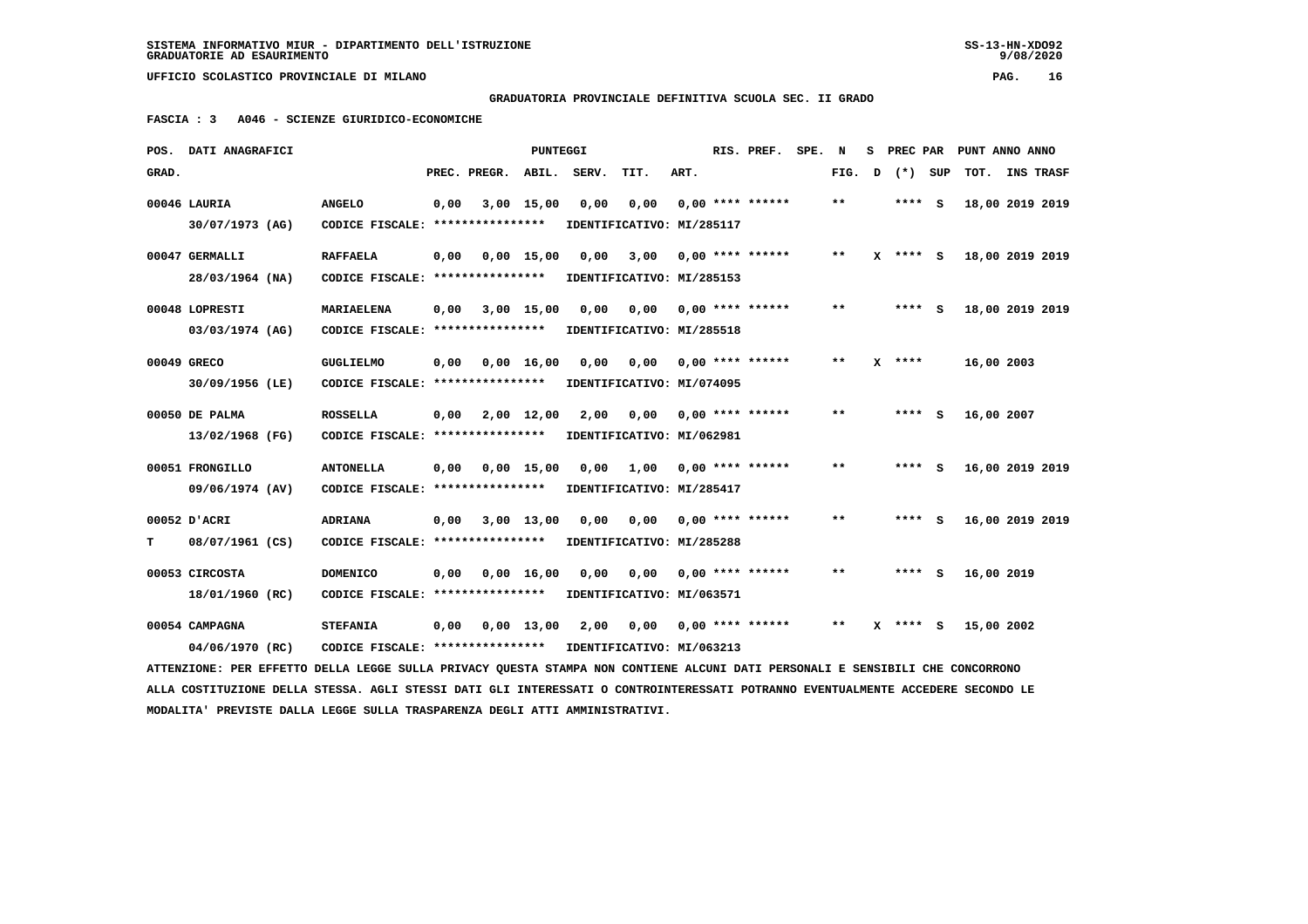$9/08/2020$ 

 **UFFICIO SCOLASTICO PROVINCIALE DI MILANO PAG. 17**

 **GRADUATORIA PROVINCIALE DEFINITIVA SCUOLA SEC. II GRADO**

 **FASCIA : 3 A046 - SCIENZE GIURIDICO-ECONOMICHE**

|       | POS. DATI ANAGRAFICI                                                                                                            |                                                            |      |                              | PUNTEGGI |                                                              |                                        |      | RIS. PREF.                | SPE. N |       |   | S PREC PAR | PUNT ANNO ANNO  |           |  |
|-------|---------------------------------------------------------------------------------------------------------------------------------|------------------------------------------------------------|------|------------------------------|----------|--------------------------------------------------------------|----------------------------------------|------|---------------------------|--------|-------|---|------------|-----------------|-----------|--|
| GRAD. |                                                                                                                                 |                                                            |      | PREC. PREGR.                 | ABIL.    | SERV.                                                        | TIT.                                   | ART. |                           |        | FIG.  | D | (*) SUP    | TOT.            | INS TRASF |  |
|       | 00055 RIBBIO                                                                                                                    | <b>MARIA ELENA</b>                                         | 0,00 | 0,00 11,00                   |          | 4,00                                                         | 0,00                                   |      | $0.00$ **** ******        |        | $* *$ | x | **** S     | 15,00 2002      |           |  |
|       | 25/08/1969 (NA)                                                                                                                 | CODICE FISCALE: *****************                          |      |                              |          | IDENTIFICATIVO: MI/068774                                    |                                        |      |                           |        |       |   |            |                 |           |  |
|       | 00056 DI CHIARA                                                                                                                 | FILIPPO                                                    |      | 0,00 0,00 15,00              |          | 0,00                                                         |                                        |      |                           |        | $* *$ |   | **** S     | 15,00 2014 2014 |           |  |
|       | 10/12/1970 (AV)                                                                                                                 | CODICE FISCALE: **************** IDENTIFICATIVO: MI/191322 |      |                              |          |                                                              |                                        |      |                           |        |       |   |            |                 |           |  |
|       |                                                                                                                                 |                                                            |      |                              |          |                                                              |                                        |      |                           |        | $* *$ |   |            |                 |           |  |
|       | 00057 GENTILE                                                                                                                   | <b>SABRINA</b>                                             |      |                              |          | $0,00$ $0,00$ $15,00$ $0,00$ $0,00$ $0,00$ $***$ **** ****** |                                        |      |                           |        |       |   | **** S     | 15,00 2019 2003 |           |  |
|       | 08/01/1973 (CZ)                                                                                                                 | CODICE FISCALE: *****************                          |      |                              |          | IDENTIFICATIVO: MI/074071                                    |                                        |      |                           |        |       |   |            |                 |           |  |
|       | 00058 RUNDO                                                                                                                     | FIORENZA ANTO                                              | 0.00 | 0,00 15,00                   |          | 0,00                                                         |                                        |      |                           |        | $***$ |   | $X$ **** S | 15,00 2019 2019 |           |  |
|       | 27/10/1966 (EN)                                                                                                                 | CODICE FISCALE: **************** IDENTIFICATIVO: MI/285101 |      |                              |          |                                                              |                                        |      |                           |        |       |   |            |                 |           |  |
|       | 00059 TURCO                                                                                                                     | <b>ORNELLA</b>                                             |      |                              |          |                                                              | 1,00 0,00 **** ******                  |      |                           |        | $***$ |   | **** S     | 15,00 2019 2019 |           |  |
|       |                                                                                                                                 |                                                            |      | $0,00$ $0,00$ $14,00$ $0,00$ |          |                                                              |                                        |      |                           |        |       |   |            |                 |           |  |
|       | $22/11/1963$ (SA)                                                                                                               | CODICE FISCALE: ****************                           |      |                              |          | IDENTIFICATIVO: MI/285256                                    |                                        |      |                           |        |       |   |            |                 |           |  |
|       | 00060 D'AMATO                                                                                                                   | DOMENICO ANTO                                              | 0,00 | 2,00 13,00                   |          |                                                              | $0,00$ $0,00$ $0,00$ $***$ **** ****** |      |                           |        | $* *$ | x | **** S     | 15,00 2019 2019 |           |  |
|       | 27/10/1964 (RC)                                                                                                                 | CODICE FISCALE: **************** IDENTIFICATIVO: MI/285332 |      |                              |          |                                                              |                                        |      |                           |        |       |   |            |                 |           |  |
|       |                                                                                                                                 |                                                            |      |                              |          |                                                              |                                        |      |                           |        | $**$  |   |            |                 |           |  |
|       | 00061 RAUSA                                                                                                                     | GIOVANNI                                                   |      | 0,00 0,00 15,00              |          | 0,00                                                         |                                        |      | $0,00$ $0,00$ **** ****** |        |       |   | **** S     | 15,00 2019      |           |  |
|       | 26/01/1962 (LE)                                                                                                                 | CODICE FISCALE: ****************                           |      |                              |          | IDENTIFICATIVO: MI/066383                                    |                                        |      |                           |        |       |   |            |                 |           |  |
|       | 00062 CERRONE                                                                                                                   | <b>LIBERATA</b>                                            |      | $0,00$ $0,00$ $14,00$        |          | 0,00                                                         |                                        |      | $0,00$ $0,00$ **** ****** |        | $* *$ |   | **** S     | 14,00 2011 2011 |           |  |
|       | 07/12/1960 (SA)                                                                                                                 | CODICE FISCALE: ****************                           |      |                              |          | IDENTIFICATIVO: MI/166255                                    |                                        |      |                           |        |       |   |            |                 |           |  |
|       | 00063 PULICE                                                                                                                    | <b>AMALIA</b>                                              |      | 0,00 0,00 14,00              |          | 0,00                                                         |                                        |      |                           |        | $* *$ |   | **** S     | 14,00 2019 2019 |           |  |
|       | 07/01/1968 (CS)                                                                                                                 | CODICE FISCALE: **************** IDENTIFICATIVO: MI/285524 |      |                              |          |                                                              |                                        |      |                           |        |       |   |            |                 |           |  |
|       |                                                                                                                                 |                                                            |      |                              |          |                                                              |                                        |      |                           |        |       |   |            |                 |           |  |
|       | ATTENZIONE: PER EFFETTO DELLA LEGGE SULLA PRIVACY QUESTA STAMPA NON CONTIENE ALCUNI DATI PERSONALI E SENSIBILI CHE CONCORRONO   |                                                            |      |                              |          |                                                              |                                        |      |                           |        |       |   |            |                 |           |  |
|       | ALLA COSTITUZIONE DELLA STESSA. AGLI STESSI DATI GLI INTERESSATI O CONTROINTERESSATI POTRANNO EVENTUALMENTE ACCEDERE SECONDO LE |                                                            |      |                              |          |                                                              |                                        |      |                           |        |       |   |            |                 |           |  |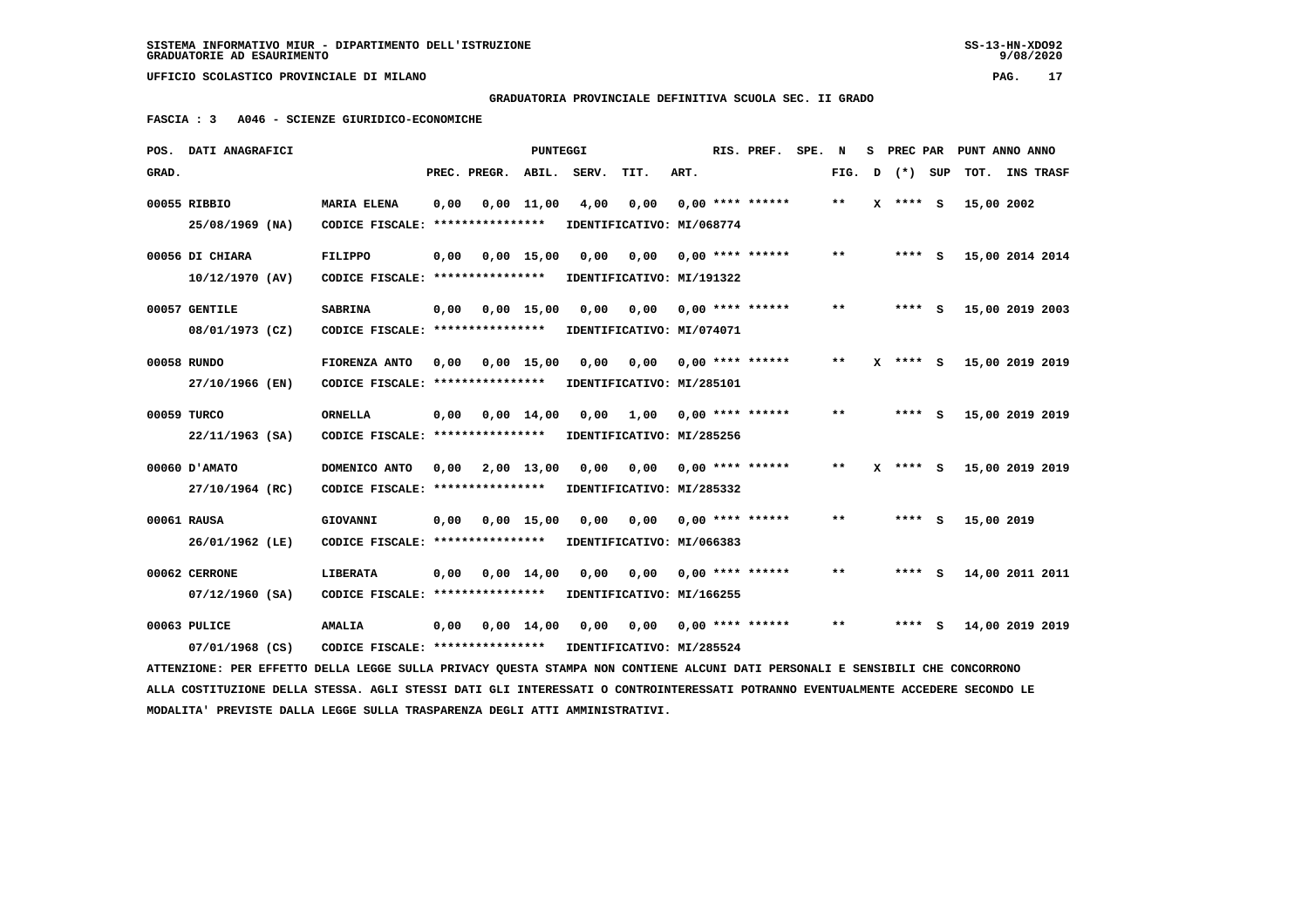**GRADUATORIA PROVINCIALE DEFINITIVA SCUOLA SEC. II GRADO**

 **FASCIA : 3 A046 - SCIENZE GIURIDICO-ECONOMICHE**

| POS.  | DATI ANAGRAFICI                                                                                                                 |                                   |      |                               | PUNTEGGI           |                           |      |      | RIS. PREF.                | SPE. | $\mathbf N$  |   |            | S PREC PAR PUNT ANNO ANNO |  |
|-------|---------------------------------------------------------------------------------------------------------------------------------|-----------------------------------|------|-------------------------------|--------------------|---------------------------|------|------|---------------------------|------|--------------|---|------------|---------------------------|--|
| GRAD. |                                                                                                                                 |                                   |      | PREC. PREGR. ABIL. SERV.      |                    |                           | TIT. | ART. |                           |      | FIG.         | D | (*) SUP    | TOT. INS TRASF            |  |
|       | 00064 BRUNO                                                                                                                     | <b>ROSA MARIA</b>                 | 0,00 |                               | $0,00 \quad 14,00$ | 0,00                      | 0,00 |      | $0.00$ **** ******        |      | $***$        |   | **** S     | 14,00 2019 2019           |  |
|       | 01/01/1967 (CZ)                                                                                                                 | CODICE FISCALE: ****************  |      |                               |                    | IDENTIFICATIVO: MI/285550 |      |      |                           |      |              |   |            |                           |  |
|       | 00065 FRAGOMELE                                                                                                                 | <b>TIZIANA</b>                    | 0,00 |                               | $0.00 \quad 14.00$ | 0.00                      | 0.00 |      | $0.00$ **** ******        |      | $* *$        |   | $***$ S    | 14,00 2019 2019           |  |
|       | $23/12/1965$ (NA)                                                                                                               | CODICE FISCALE: ****************  |      |                               |                    | IDENTIFICATIVO: MI/285469 |      |      |                           |      |              |   |            |                           |  |
|       |                                                                                                                                 |                                   |      |                               |                    |                           |      |      |                           |      |              |   |            |                           |  |
|       | 00066 PETRIGLIERI                                                                                                               | GIOVANNI                          | 0,00 |                               | $0,00 \quad 14,00$ | 0,00                      |      |      | $0,00$ $0,00$ **** ****** |      | $* *$        |   | $X$ **** S | 14,00 2019 2019           |  |
|       | 15/07/1954 (CT)                                                                                                                 | CODICE FISCALE: ****************  |      |                               |                    | IDENTIFICATIVO: MI/285473 |      |      |                           |      |              |   |            |                           |  |
|       | 00067 GAGLIARDO                                                                                                                 | <b>MARIA DANIELA</b>              | 0.00 |                               | $0.00 \quad 14.00$ | 0.00                      | 0.00 |      | $0.00$ **** ******        |      | $* *$        |   | $X$ ****   | 14,00 2019                |  |
|       | 29/04/1973 (MI)                                                                                                                 | CODICE FISCALE: ***************** |      |                               |                    | IDENTIFICATIVO: MI/061563 |      |      |                           |      |              |   |            |                           |  |
|       | 00068 PASCALE                                                                                                                   | MAURIZIO                          |      | $0.00 \quad 1.00 \quad 13.00$ |                    | 0.00                      |      |      | $0,00$ $0,00$ **** ****** |      | **           |   | ****       | 14,00 2019                |  |
|       | $22/05/1964$ (NA)                                                                                                               | CODICE FISCALE: ****************  |      |                               |                    | IDENTIFICATIVO: MI/111092 |      |      |                           |      |              |   |            |                           |  |
|       |                                                                                                                                 |                                   |      |                               |                    |                           |      |      |                           |      |              |   |            |                           |  |
|       | 00069 IMPROTA                                                                                                                   | <b>MARGHERITA</b>                 | 0,00 |                               | 0.00 13.00         | 0.00                      | 0.00 |      | $0.00$ **** ******        |      | $* *$        |   | $***$ S    | 13,00 2002                |  |
|       | 28/12/1972 (NA)                                                                                                                 | CODICE FISCALE: ****************  |      |                               |                    | IDENTIFICATIVO: MI/059233 |      |      |                           |      |              |   |            |                           |  |
|       | 00070 PERTOSA                                                                                                                   | <b>MARIA</b>                      | 0,00 |                               | $0,00$ 13,00       | 0.00                      | 0.00 |      | $0.00$ **** ******        |      | $* *$        |   | $X$ **** S | 13,00 2002                |  |
|       |                                                                                                                                 |                                   |      |                               |                    |                           |      |      |                           |      |              |   |            |                           |  |
|       | 23/04/1964 (FG)                                                                                                                 | CODICE FISCALE: ****************  |      |                               |                    | IDENTIFICATIVO: MI/062427 |      |      |                           |      |              |   |            |                           |  |
|       | 00071 SILVAGGIO                                                                                                                 | <b>ROSANNA</b>                    | 0,00 |                               | $0,00$ 13,00       | 0,00                      | 0,00 |      | $0.00$ **** ******        |      | **           |   | **** S     | 13,00 2019 2004           |  |
|       | 10/04/1971 (EE)                                                                                                                 | CODICE FISCALE: ***************** |      |                               |                    | IDENTIFICATIVO: MI/081990 |      |      |                           |      |              |   |            |                           |  |
|       | 00072 VERRE                                                                                                                     | <b>GIUSEPPE</b>                   | 0,00 |                               | 0.00 13.00         | 0,00                      | 0,00 |      | $0.00$ **** ******        |      | $\star\star$ |   | $***$ S    | 13,00 2019 2019           |  |
|       | 11/09/1966 (MT)                                                                                                                 | CODICE FISCALE: ****************  |      |                               |                    | IDENTIFICATIVO: MI/285502 |      |      |                           |      |              |   |            |                           |  |
|       |                                                                                                                                 |                                   |      |                               |                    |                           |      |      |                           |      |              |   |            |                           |  |
|       | ATTENZIONE: PER EFFETTO DELLA LEGGE SULLA PRIVACY QUESTA STAMPA NON CONTIENE ALCUNI DATI PERSONALI E SENSIBILI CHE CONCORRONO   |                                   |      |                               |                    |                           |      |      |                           |      |              |   |            |                           |  |
|       | ALLA COSTITUZIONE DELLA STESSA. AGLI STESSI DATI GLI INTERESSATI O CONTROINTERESSATI POTRANNO EVENTUALMENTE ACCEDERE SECONDO LE |                                   |      |                               |                    |                           |      |      |                           |      |              |   |            |                           |  |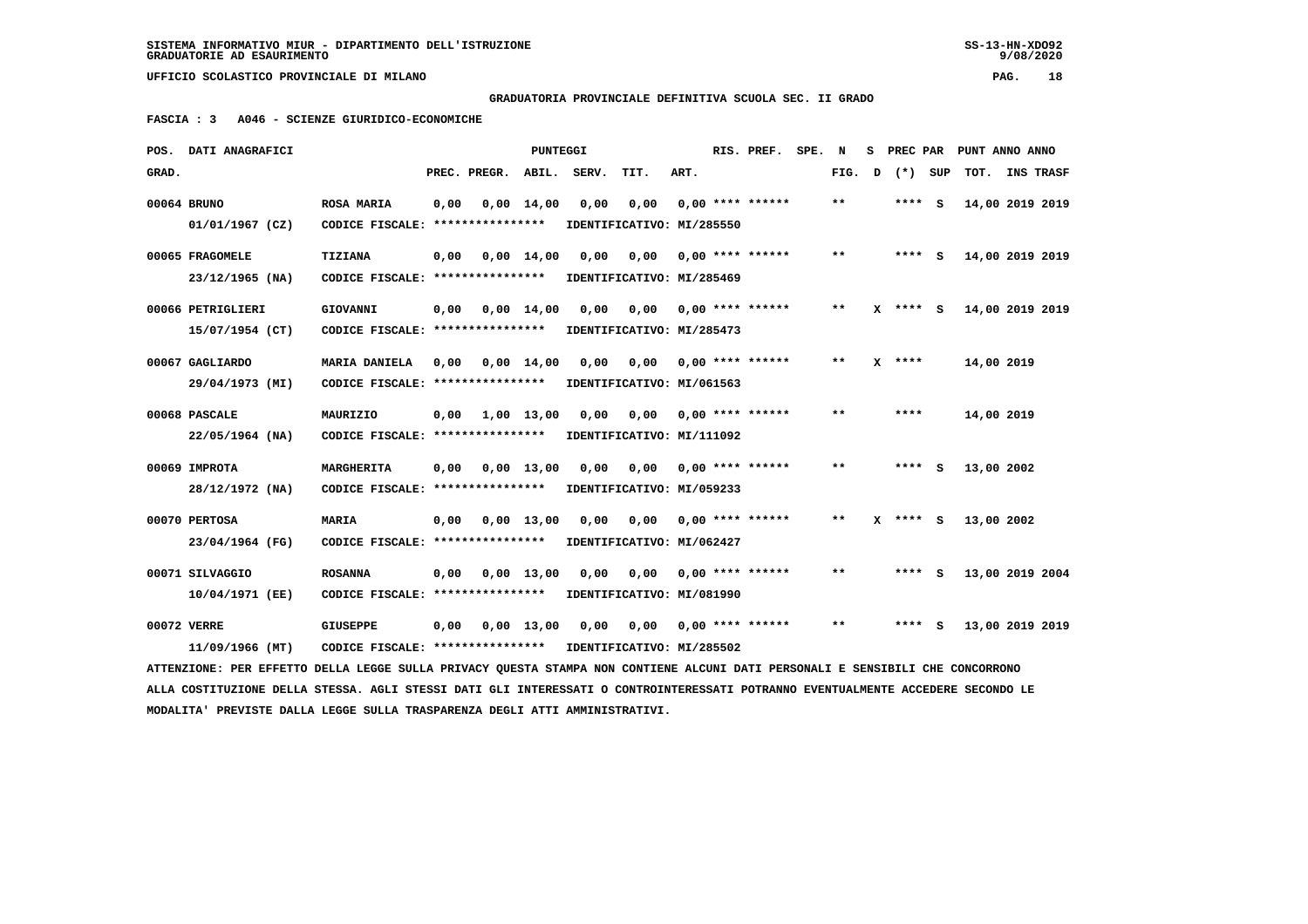**GRADUATORIA PROVINCIALE DEFINITIVA SCUOLA SEC. II GRADO**

 **FASCIA : 3 A046 - SCIENZE GIURIDICO-ECONOMICHE**

|       | POS. DATI ANAGRAFICI |                                   |      |                       | <b>PUNTEGGI</b> |                  |                                        |      | RIS. PREF.                | SPE. | N            | s | PREC PAR   |     | PUNT ANNO ANNO  |  |
|-------|----------------------|-----------------------------------|------|-----------------------|-----------------|------------------|----------------------------------------|------|---------------------------|------|--------------|---|------------|-----|-----------------|--|
| GRAD. |                      |                                   |      | PREC. PREGR.          |                 | ABIL. SERV. TIT. |                                        | ART. |                           |      | FIG.         | D | $(*)$      | SUP | TOT. INS TRASF  |  |
|       | 00073 GIUFFRIDA      | <b>ANTONIO</b>                    | 0,00 | 0,00 13,00            |                 | 0,00             | 0.00                                   |      | $0.00$ **** ******        |      | $\star\star$ |   | $***$ S    |     | 13,00 2019 2019 |  |
|       | 13/11/1971 (SR)      | CODICE FISCALE: ****************  |      |                       |                 |                  | IDENTIFICATIVO: MI/285563              |      |                           |      |              |   |            |     |                 |  |
|       | 00074 MUSCARNERA     | <b>PIERO</b>                      |      | $0,00$ $0,00$ $13,00$ |                 |                  | $0,00$ $0,00$                          |      | $0.00$ **** ******        |      | $***$        |   | $X$ **** S |     | 13,00 2019      |  |
|       | 25/03/1965 (AG)      | CODICE FISCALE: ***************** |      |                       |                 |                  | IDENTIFICATIVO: MI/063859              |      |                           |      |              |   |            |     |                 |  |
|       | 00075 BOERCHIO       | <b>SABINA</b>                     | 0,00 |                       | $0,00$ 13,00    | 0,00             | 0,00                                   |      | $0.00$ **** ******        |      | $***$        |   | $X$ ****   |     | 13,00 2019      |  |
|       | 25/01/1973 (PV)      | CODICE FISCALE: ****************  |      |                       |                 |                  | IDENTIFICATIVO: MI/061004              |      |                           |      |              |   |            |     |                 |  |
|       | 00076 GALIETTA       | <b>DOMENICO</b>                   | 0,00 |                       | $0,00$ 12,00    | 0,00             |                                        |      | $0,00$ $0,00$ **** ****** |      | $* *$        |   | $X$ **** S |     | 12,00 2019 2019 |  |
|       | 26/09/1968 (BN)      | CODICE FISCALE: ****************  |      |                       |                 |                  | IDENTIFICATIVO: MI/285300              |      |                           |      |              |   |            |     |                 |  |
|       | 00077 DE TRIZIO      | <b>MARIA</b>                      | 0.00 |                       | $0.00$ 12.00    | 0.00             | 0,00                                   |      | $0.00$ **** ******        |      | **           |   | $***$ S    |     | 12,00 2019 2019 |  |
|       | 08/06/1961 (BA)      | CODICE FISCALE: ***************** |      |                       |                 |                  | IDENTIFICATIVO: MI/285537              |      |                           |      |              |   |            |     |                 |  |
|       | 00078 SPINA          | <b>ANTONIO</b>                    | 0,00 |                       |                 |                  | 0,00 11,00 0,00 0,00                   |      | $0.00$ **** ******        |      | $***$        |   | $***$ S    |     | 11,00 2019 2019 |  |
|       | 14/10/1971 (CB)      | CODICE FISCALE: ****************  |      |                       |                 |                  | IDENTIFICATIVO: MI/285339              |      |                           |      |              |   |            |     |                 |  |
|       | 00079 RAPISARDA      | MARIO LEONARD                     | 0,00 |                       | 0,00 11,00      |                  | $0.00$ $0.00$ $0.00$ $***$ **** ****** |      |                           |      | $***$        |   | ****       | s   | 11,00 2019 2019 |  |
|       | 24/10/1968 (CT)      | CODICE FISCALE: ***************** |      |                       |                 |                  | IDENTIFICATIVO: MI/285560              |      |                           |      |              |   |            |     |                 |  |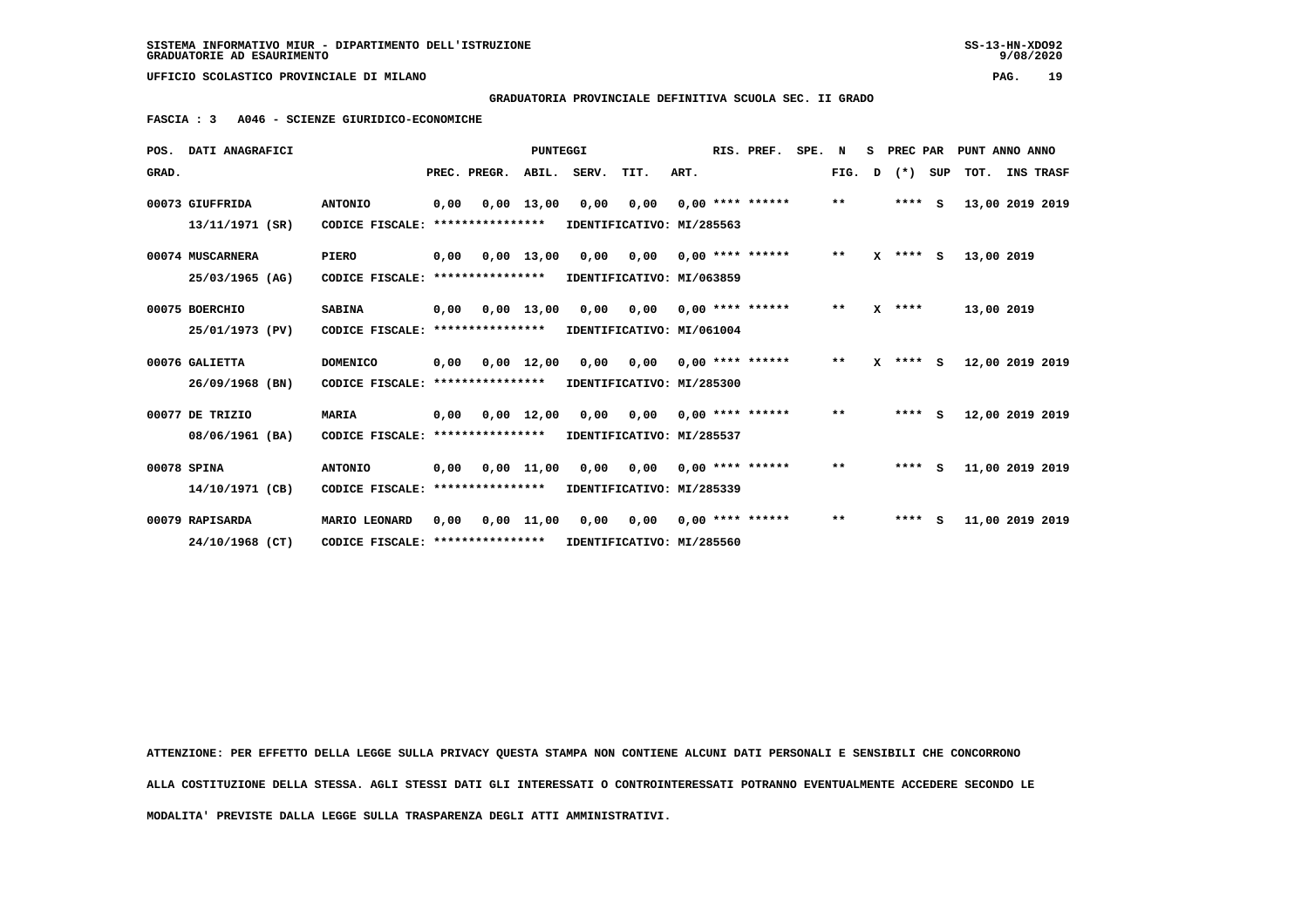**GRADUATORIA PROVINCIALE DEFINITIVA SCUOLA SEC. II GRADO**

 **FASCIA : 3 A047 - SCIENZE MATEMATICHE APPLICATE**

| POS.  | <b>DATI ANAGRAFICI</b> |                                  |                    | PUNTEGGI |                                              |      |      | RIS. PREF. | SPE. N |       | - S | <b>PREC PAR</b> |         | PUNT ANNO ANNO          |                  |
|-------|------------------------|----------------------------------|--------------------|----------|----------------------------------------------|------|------|------------|--------|-------|-----|-----------------|---------|-------------------------|------------------|
| GRAD. |                        |                                  | PREC. PREGR. ABIL. |          | SERV.                                        | TIT. | ART. |            |        |       |     |                 |         | FIG. $D$ $(*)$ SUP TOT. | <b>INS TRASF</b> |
|       | 00001 RIGGI            | <b>ANGELA</b>                    |                    |          | $0,00$ 3,00 11,00 0,00 0,00 0,00 **** ****** |      |      |            |        | $* *$ |     |                 | $***$ S |                         | 14,00 2019 2019  |
|       | 28/09/1970 (RA)        | CODICE FISCALE: **************** |                    |          | IDENTIFICATIVO: MI/285131                    |      |      |            |        |       |     |                 |         |                         |                  |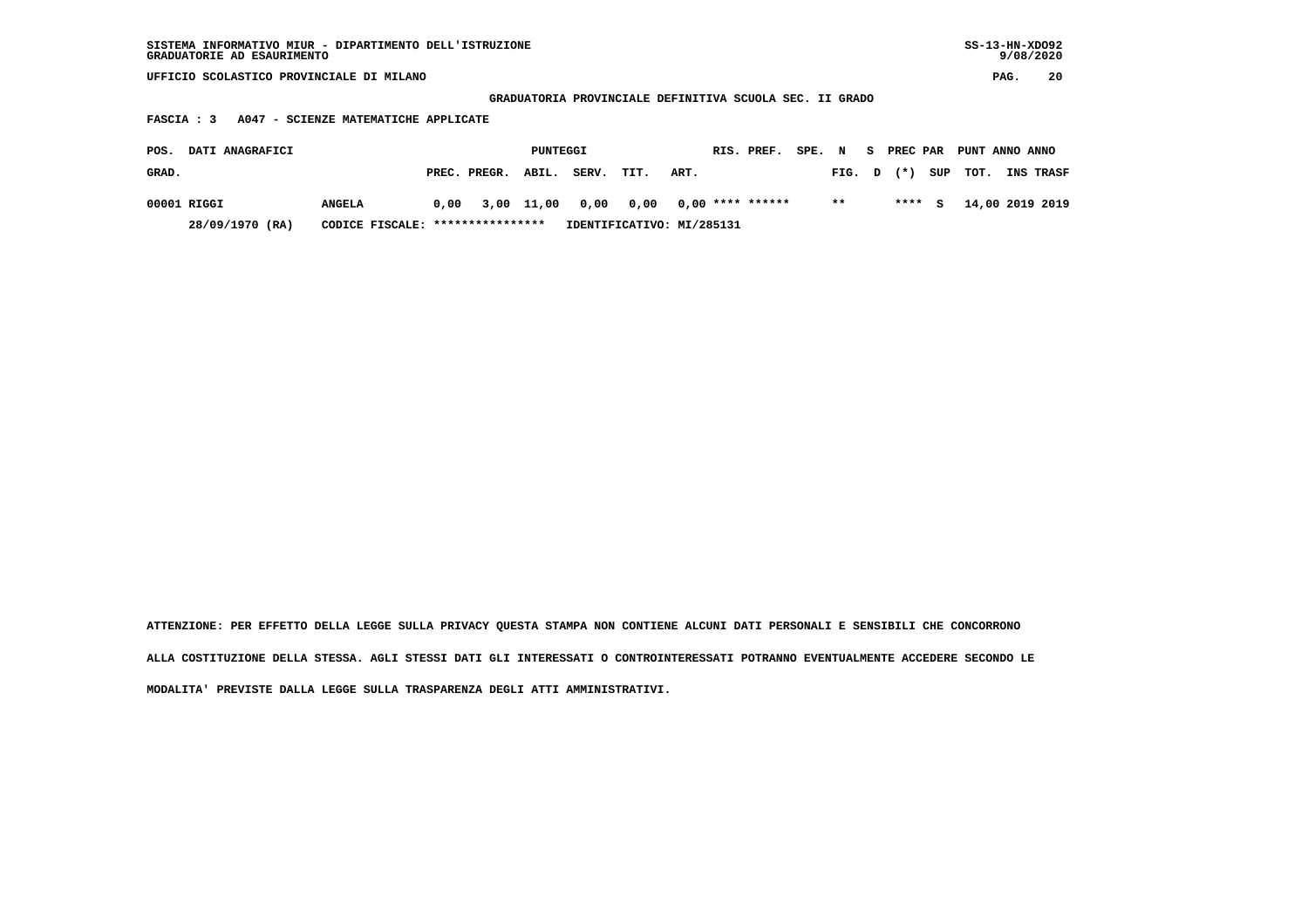**SISTEMA INFORMATIVO MIUR - DIPARTIMENTO DELL'ISTRUZIONE SS-13-HN-XDO92 GRADUATORIE AD ESAURIMENTO 9/08/2020**

 **GRADUATORIA PROVINCIALE DEFINITIVA SCUOLA SEC. II GRADO**

 **FASCIA : 3 A066 - TRATTAMENTO TESTI, DATI ED APPLICAZIONI. INFORMATICA**

| POS.  | DATI ANAGRAFICI |                                   |      |                    | PUNTEGGI       |       |                           |      | RIS. PREF.         | SPE. N |        | s. | PREC PAR |     | PUNT ANNO ANNO  |                  |
|-------|-----------------|-----------------------------------|------|--------------------|----------------|-------|---------------------------|------|--------------------|--------|--------|----|----------|-----|-----------------|------------------|
| GRAD. |                 |                                   |      | PREC. PREGR.       | ABIL.          | SERV. | TIT.                      | ART. |                    |        | FIG. D |    | $(* )$   | SUP | тот.            | <b>INS TRASF</b> |
|       | 00001 SCIALABBA | MAURO                             |      | $0.00$ 54,00 15,00 |                | 0,00  | 0,00                      |      | $0,00$ **** ****** |        | $**$   | x  | ****     |     | 69,00 2019 2007 |                  |
|       | 17/12/1968 (PA) | CODICE FISCALE: ***************** |      |                    |                |       | IDENTIFICATIVO: MI/106999 |      |                    |        |        |    |          |     |                 |                  |
|       | 00002 MONACO    | <b>ROSARIO</b>                    | 0.00 |                    | $0,00$ $14,00$ | 24,00 | 9,00                      |      | $0.00$ **** ****** |        | $* *$  |    | ****     |     | 47,00 2019      |                  |
| т     | 06/03/1971 (NA) | CODICE FISCALE: ****************  |      |                    |                |       | IDENTIFICATIVO: MI/265339 |      |                    |        |        |    |          |     |                 |                  |
|       | 00003 GRANATA   | <b>FRANCESCO</b>                  | 0.00 |                    | $0,00$ 13,00   | 0,00  | 0,00                      |      | $0,00$ **** ****** |        | $* *$  |    | ****     | s   | 13,00 2014      |                  |
| т     | 06/12/1970 (NA) | CODICE FISCALE: ***************** |      |                    |                |       | IDENTIFICATIVO: MI/285552 |      |                    |        |        |    |          |     |                 |                  |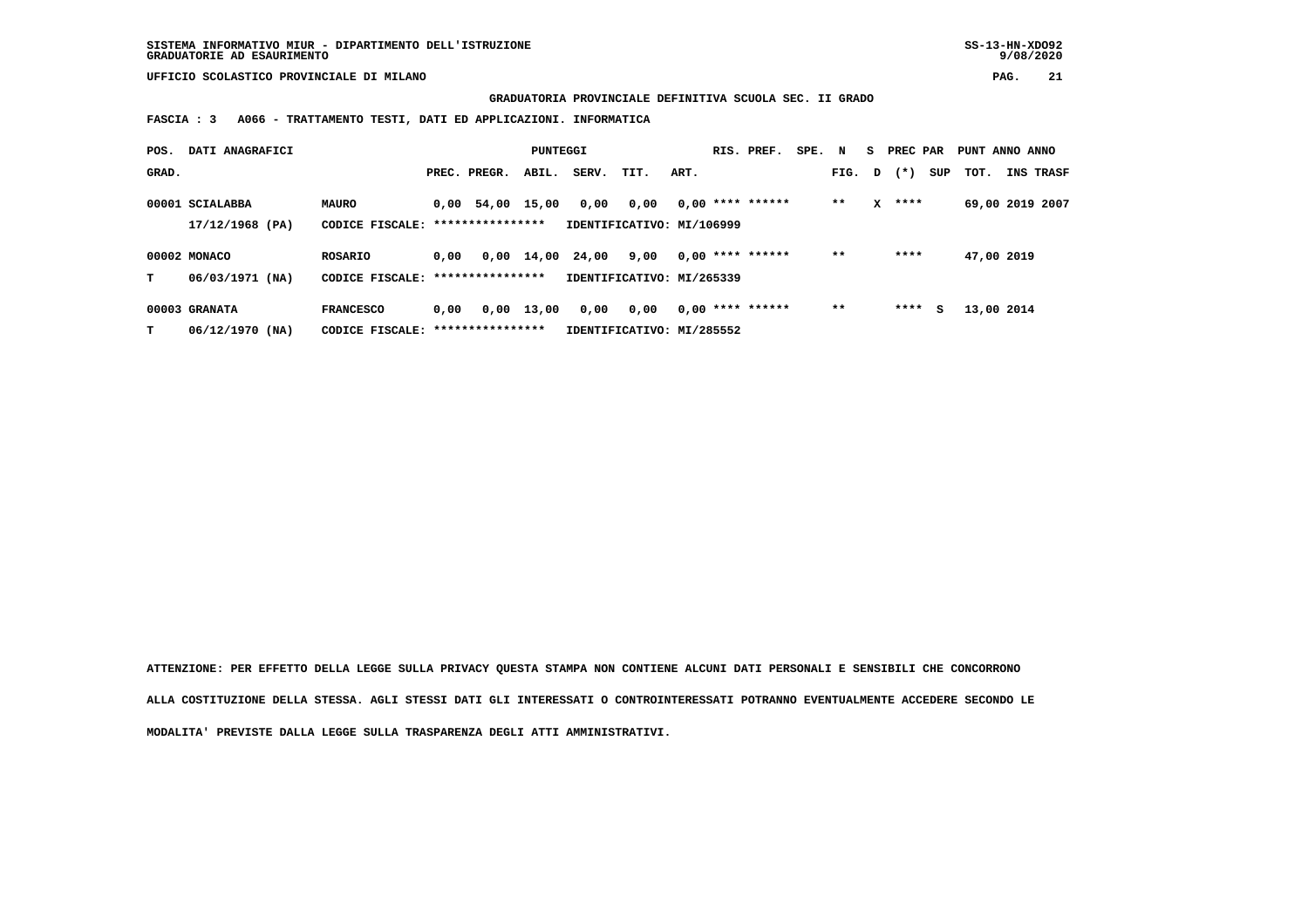**SISTEMA INFORMATIVO MIUR - DIPARTIMENTO DELL'ISTRUZIONE SS-13-HN-XDO92 GRADUATORIE AD ESAURIMENTO 9/08/2020**

 $9/08/2020$ 

 **UFFICIO SCOLASTICO PROVINCIALE DI MILANO PAG. 22**

 **GRADUATORIA PROVINCIALE DEFINITIVA SCUOLA SEC. II GRADO**

 **FASCIA : 3 B003 - LABORATORI DI FISICA**

| POS.  | DATI ANAGRAFICI    |                                   |      |              | PUNTEGGI   |                           |                           |      | RIS. PREF.         | SPE. N |       |   | S PREC PAR |     | PUNT ANNO ANNO |                  |
|-------|--------------------|-----------------------------------|------|--------------|------------|---------------------------|---------------------------|------|--------------------|--------|-------|---|------------|-----|----------------|------------------|
| GRAD. |                    |                                   |      | PREC. PREGR. | ABIL.      | SERV.                     | TIT.                      | ART. |                    |        | FIG.  | D | $(* )$     | SUP | тот.           | <b>INS TRASF</b> |
|       | 00001 DI BLASI     | <b>ROSARIO</b>                    | 0,00 |              | 0,00 12,00 | 24,00                     | 0,00                      |      | $0,00$ **** ****** |        | $* *$ |   | ****       | s   | 36,00 2019     |                  |
| т     | 30/03/1969 (ME)    | CODICE FISCALE: ***************** |      |              |            |                           | IDENTIFICATIVO: MI/285545 |      |                    |        |       |   |            |     |                |                  |
|       | 00002 MAGISTRO     | CARLO                             | 0.00 | 0,00         | 11,00      | 12,00                     | 0,00                      |      | $0.00$ **** ****** |        | $* *$ |   | ****       | s   | 23,00 2014     |                  |
| т     | 09/08/1994 (ME)    | CODICE FISCALE: ***************** |      |              |            | IDENTIFICATIVO: MI/253336 |                           |      |                    |        |       |   |            |     |                |                  |
|       | 00003 CALAUTTI     | <b>BRUNO</b>                      | 0.00 | 0,00         | 11,00      | 12,00                     | 0.00                      |      | $0,00$ **** ****** |        | $* *$ |   | ****       |     | 23,00 2014     |                  |
|       | 15/08/1979<br>(RC) | CODICE FISCALE: ****************  |      |              |            |                           | IDENTIFICATIVO: MI/264259 |      |                    |        |       |   |            |     |                |                  |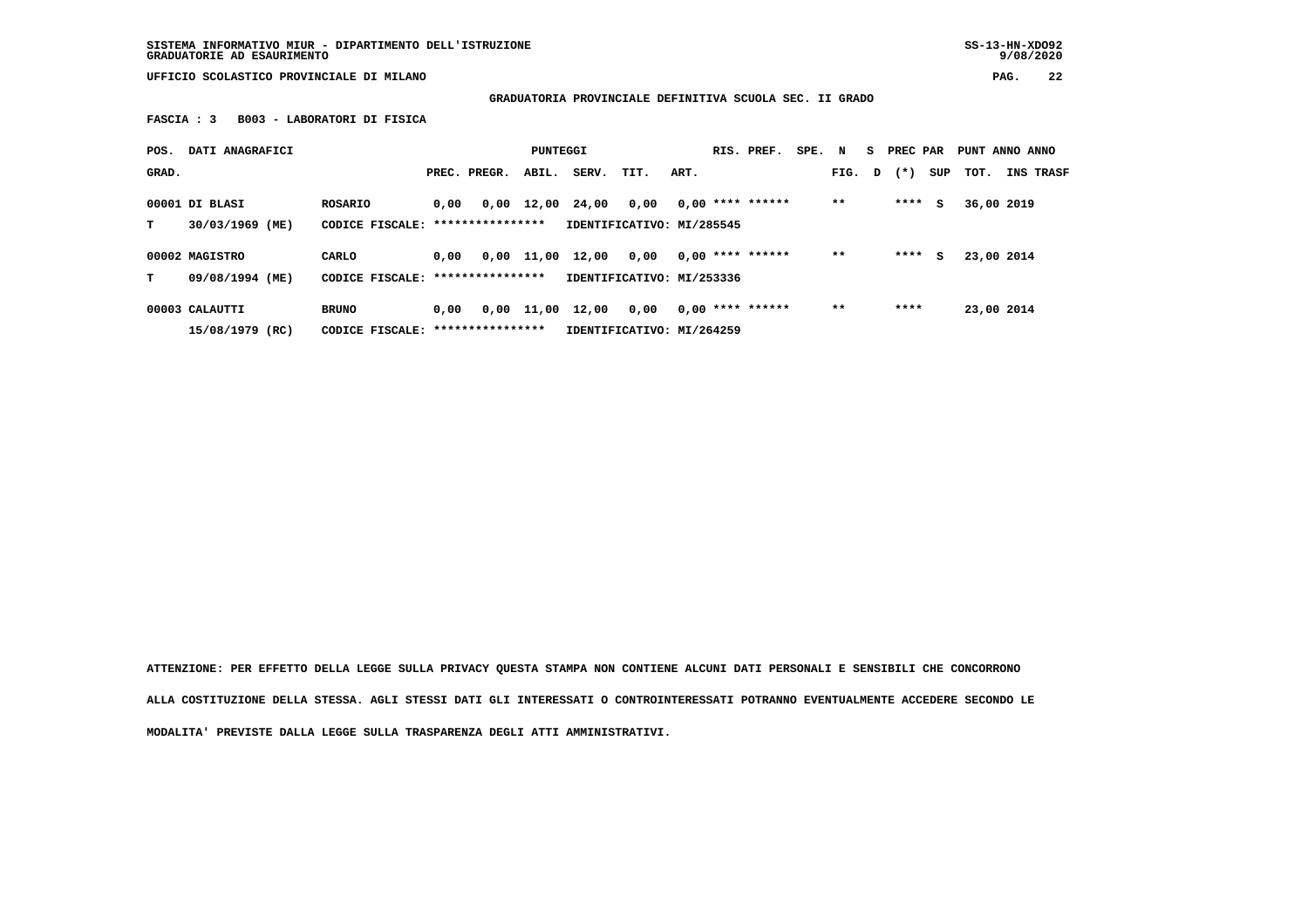| SISTEMA INFORMATIVO MIUR - DIPARTIMENTO DELL'ISTRUZIONE<br>GRADUATORIE AD ESAURIMENTO |          |                                                         | SS-13-HN-XD092<br>9/08/2020 |
|---------------------------------------------------------------------------------------|----------|---------------------------------------------------------|-----------------------------|
| UFFICIO SCOLASTICO PROVINCIALE DI MILANO                                              |          |                                                         | 23<br>PAG.                  |
|                                                                                       |          | GRADUATORIA PROVINCIALE DEFINITIVA SCUOLA SEC. II GRADO |                             |
| B006 - LABORATORIO DI ODONTOTECNICA<br>FASCIA : 3                                     |          |                                                         |                             |
| DATI ANAGRAFICI<br>POS.                                                               | PUNTEGGI | SPE. N<br>RIS. PREF.<br>S.                              | PREC PAR PUNT ANNO ANNO     |

| GRAD.           |                                  | PREC. PREGR. ABIL. | SERV. | TIT. | ART.                                                         | FIG. D |  | (*) SUP TOT. INS TRASF |  |
|-----------------|----------------------------------|--------------------|-------|------|--------------------------------------------------------------|--------|--|------------------------|--|
| 00001 DE CESARE | <b>MASSIMO</b>                   |                    |       |      | $0.00$ $0.00$ $11.00$ $0.00$ $0.00$ $0.00$ $***$ **** ****** | $***$  |  | **** S 11,00 2019      |  |
| 06/06/1962 (NA) | CODICE FISCALE: **************** |                    |       |      | IDENTIFICATIVO: MI/285541                                    |        |  |                        |  |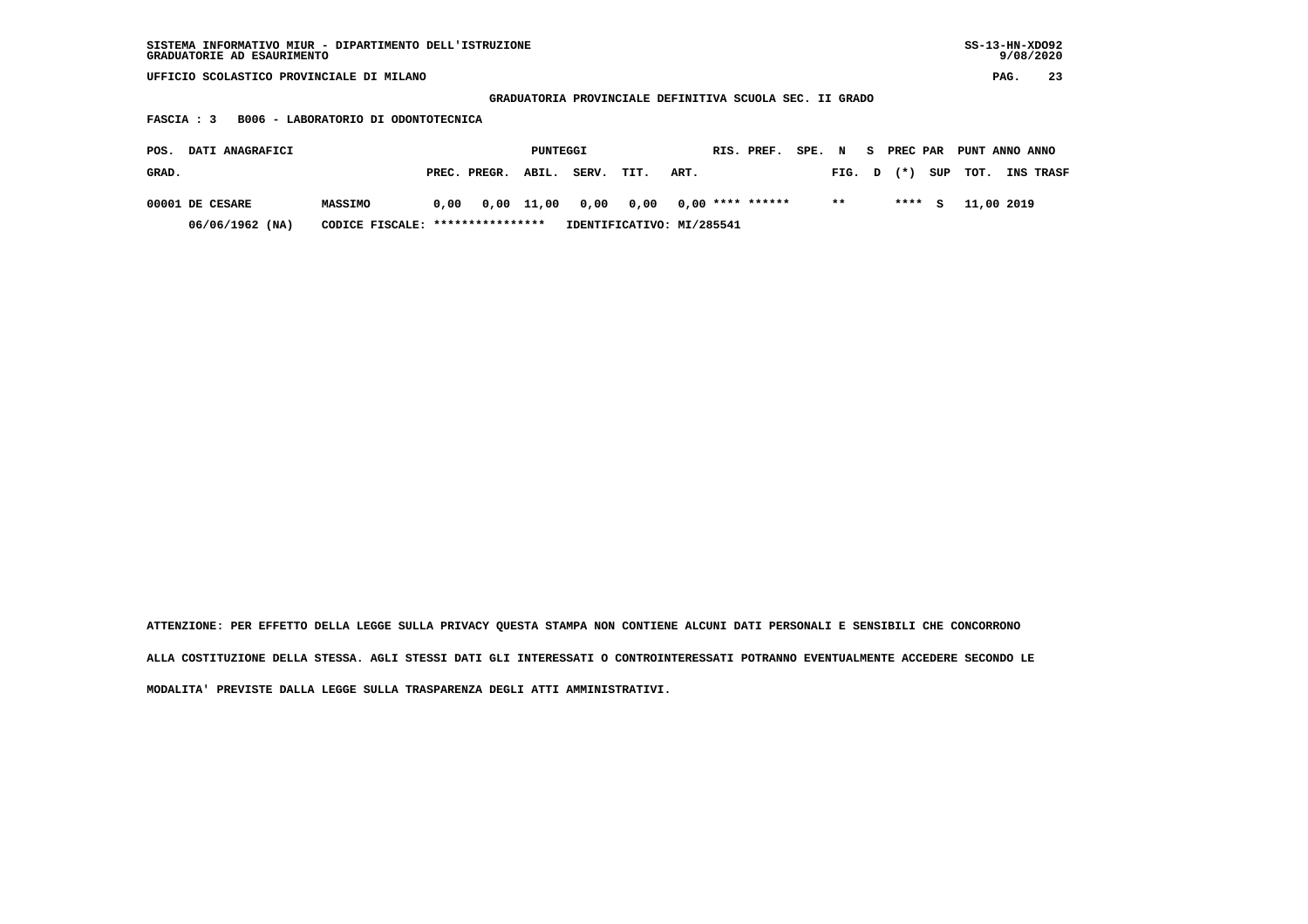**GRADUATORIA PROVINCIALE DEFINITIVA SCUOLA SEC. II GRADO**

 **FASCIA : 3 B014 - LABORATORI DI SCIENZE E TECNOLOGIE DELLE COSTRUZIONI**

|       | POS. DATI ANAGRAFICI                                                                                                            |                                                            |      |              | PUNTEGGI           |                                           |                                        |      | RIS. PREF. SPE.    | N     |   |         | S PREC PAR PUNT ANNO ANNO |  |
|-------|---------------------------------------------------------------------------------------------------------------------------------|------------------------------------------------------------|------|--------------|--------------------|-------------------------------------------|----------------------------------------|------|--------------------|-------|---|---------|---------------------------|--|
| GRAD. |                                                                                                                                 |                                                            |      | PREC. PREGR. | ABIL.              | SERV.                                     | TIT.                                   | ART. |                    | FIG.  | D | (*) SUP | TOT. INS TRASF            |  |
|       | 00001 MAGISTRO                                                                                                                  | <b>GIULIA</b>                                              | 0,00 |              | $0,00 \quad 18,00$ | 24,00                                     | 3,00                                   |      | $0.00$ **** ****** | $* *$ |   | **** S  | 45,00 2014                |  |
| т     | 17/06/1990 (ME)                                                                                                                 | CODICE FISCALE: ****************                           |      |              |                    |                                           | IDENTIFICATIVO: MI/285555              |      |                    |       |   |         |                           |  |
|       | 00002 SCARANO                                                                                                                   | <b>TAMMARO</b>                                             | 0,00 |              |                    | $0,00$ 18,00 20,00                        | 0,00                                   |      | $0,00$ **** ****** | $* *$ |   | **** S  | 38,00 2019                |  |
| т     | 31/08/1988 (NA)                                                                                                                 | CODICE FISCALE: *****************                          |      |              |                    |                                           | IDENTIFICATIVO: MI/277976              |      |                    |       |   |         |                           |  |
|       |                                                                                                                                 |                                                            |      |              |                    |                                           |                                        |      |                    |       |   |         |                           |  |
|       | 00003 TARTAGLIONE                                                                                                               | <b>DOMENICO</b>                                            | 0,00 | 0,00 12,00   |                    |                                           | 20,00 3,00 0,00 **** ******            |      |                    | $**$  |   | $***$ S | 35,00 2014                |  |
| т     | 24/03/1990 (CS)                                                                                                                 | CODICE FISCALE: ****************                           |      |              |                    |                                           | IDENTIFICATIVO: MI/278712              |      |                    |       |   |         |                           |  |
|       | 00004 ALLOCCA                                                                                                                   | <b>GIUSTO</b>                                              | 0,00 |              |                    | $0.00 \quad 14.00 \quad 12.00 \quad 3.00$ |                                        |      | $0.00$ **** ****** | $* *$ |   | ****    | 29,00 2019                |  |
| т     | 23/10/1994 (NA)                                                                                                                 | CODICE FISCALE: *****************                          |      |              |                    |                                           | IDENTIFICATIVO: MI/266434              |      |                    |       |   |         |                           |  |
|       | 00005 DALLAGLIO                                                                                                                 | <b>ANDREA</b>                                              |      |              |                    | $0,00$ 11,00 16,00 0,00 0,00 **** ******  |                                        |      |                    | $**$  |   | $***$ S | 27,00 2019                |  |
|       |                                                                                                                                 |                                                            | 0,00 |              |                    |                                           |                                        |      |                    |       |   |         |                           |  |
| т     | 13/06/1994 (ME)                                                                                                                 | CODICE FISCALE: ****************                           |      |              |                    |                                           | IDENTIFICATIVO: MI/261061              |      |                    |       |   |         |                           |  |
|       | 00006 MAGISTRO                                                                                                                  | CARLO                                                      | 0,00 |              |                    | 0,00 11,00 12,00 0,00                     |                                        |      | $0,00$ **** ****** | $* *$ |   | $***$ S | 23,00 2016                |  |
| т     | 09/08/1994 (ME)                                                                                                                 | CODICE FISCALE: *****************                          |      |              |                    |                                           | IDENTIFICATIVO: MI/253336              |      |                    |       |   |         |                           |  |
|       | 00007 MARASCO                                                                                                                   | LORENZO ANDRE                                              | 0,00 | 0,00 11,00   |                    |                                           | $0,00$ $9,00$ $0,00$ $***$ **** ****** |      |                    | $**$  |   | $***$ S | 20,00 2014                |  |
| т     | 26/02/1976 (KR)                                                                                                                 | CODICE FISCALE: *****************                          |      |              |                    |                                           | IDENTIFICATIVO: MI/274104              |      |                    |       |   |         |                           |  |
|       |                                                                                                                                 |                                                            |      |              |                    |                                           |                                        |      |                    |       |   |         |                           |  |
|       | 00008 GIUNTA                                                                                                                    | LUCIA MARIA                                                | 0,00 |              | $0,00 \quad 12,00$ | 0,00                                      | 0,00                                   |      | $0,00$ **** ****** | $* *$ |   | ****    | 12,00 2019                |  |
| т     | 01/10/1974 (VA)                                                                                                                 | CODICE FISCALE: *****************                          |      |              |                    |                                           | IDENTIFICATIVO: MI/235508              |      |                    |       |   |         |                           |  |
|       | 00009 PALMIERI                                                                                                                  | <b>MARCO</b>                                               | 0,00 |              | 0,00 11,00         |                                           |                                        |      |                    | $* *$ |   | ****    | 11,00 2019                |  |
|       | 26/03/1993 (NA)                                                                                                                 | CODICE FISCALE: **************** IDENTIFICATIVO: MI/326510 |      |              |                    |                                           |                                        |      |                    |       |   |         |                           |  |
| т     |                                                                                                                                 |                                                            |      |              |                    |                                           |                                        |      |                    |       |   |         |                           |  |
|       | ATTENZIONE: PER EFFETTO DELLA LEGGE SULLA PRIVACY QUESTA STAMPA NON CONTIENE ALCUNI DATI PERSONALI E SENSIBILI CHE CONCORRONO   |                                                            |      |              |                    |                                           |                                        |      |                    |       |   |         |                           |  |
|       | ALLA COSTITUZIONE DELLA STESSA. AGLI STESSI DATI GLI INTERESSATI O CONTROINTERESSATI POTRANNO EVENTUALMENTE ACCEDERE SECONDO LE |                                                            |      |              |                    |                                           |                                        |      |                    |       |   |         |                           |  |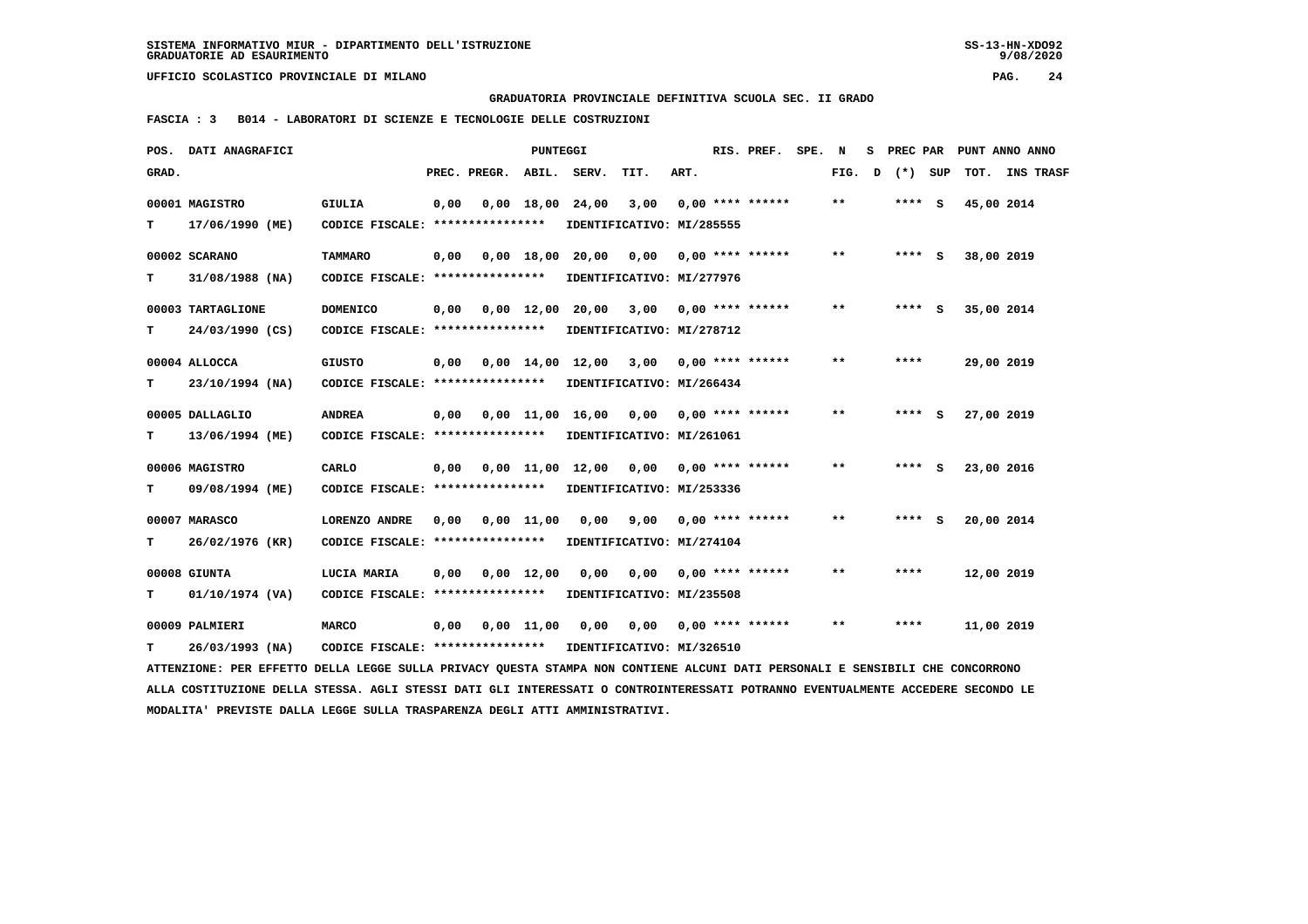| SISTEMA INFORMATIVO MIUR - DIPARTIMENTO DELL'ISTRUZIONE | SS-13-HN-XD092 |
|---------------------------------------------------------|----------------|
| GRADUATORIE AD ESAURIMENTO                              | 9/08/2020      |

 **GRADUATORIA PROVINCIALE DEFINITIVA SCUOLA SEC. II GRADO**

 **FASCIA : 1 B015 - LABORATORI DI SCIENZE E TECNOLOGIE ELETTRICHE ED ELETTRONICHE**

| POS.  | <b>DATI ANAGRAFICI</b> |                                  |       |                    | PUNTEGGI |                     |      |                           | RIS. PREF. | SPE. N |        | - S | PREC PAR |          | PUNT ANNO ANNO   |
|-------|------------------------|----------------------------------|-------|--------------------|----------|---------------------|------|---------------------------|------------|--------|--------|-----|----------|----------|------------------|
| GRAD. |                        |                                  |       | PREC. PREGR. ABIL. |          | SERV.               | TIT. | ART.                      |            |        | FIG. D |     | $(*)$    | SUP TOT. | <b>INS TRASF</b> |
|       | 00001 GANGEMI          | TOMMASO                          | 28,00 |                    |          | 0,00 0,00 0,00 0,00 |      | 0,00 **** ******          |            |        | $* *$  |     | ****     |          | 28,00 2007 2007  |
|       | 21/04/1964 (RC)        | CODICE FISCALE: **************** |       |                    |          |                     |      | IDENTIFICATIVO: MI/109706 |            |        |        |     |          |          |                  |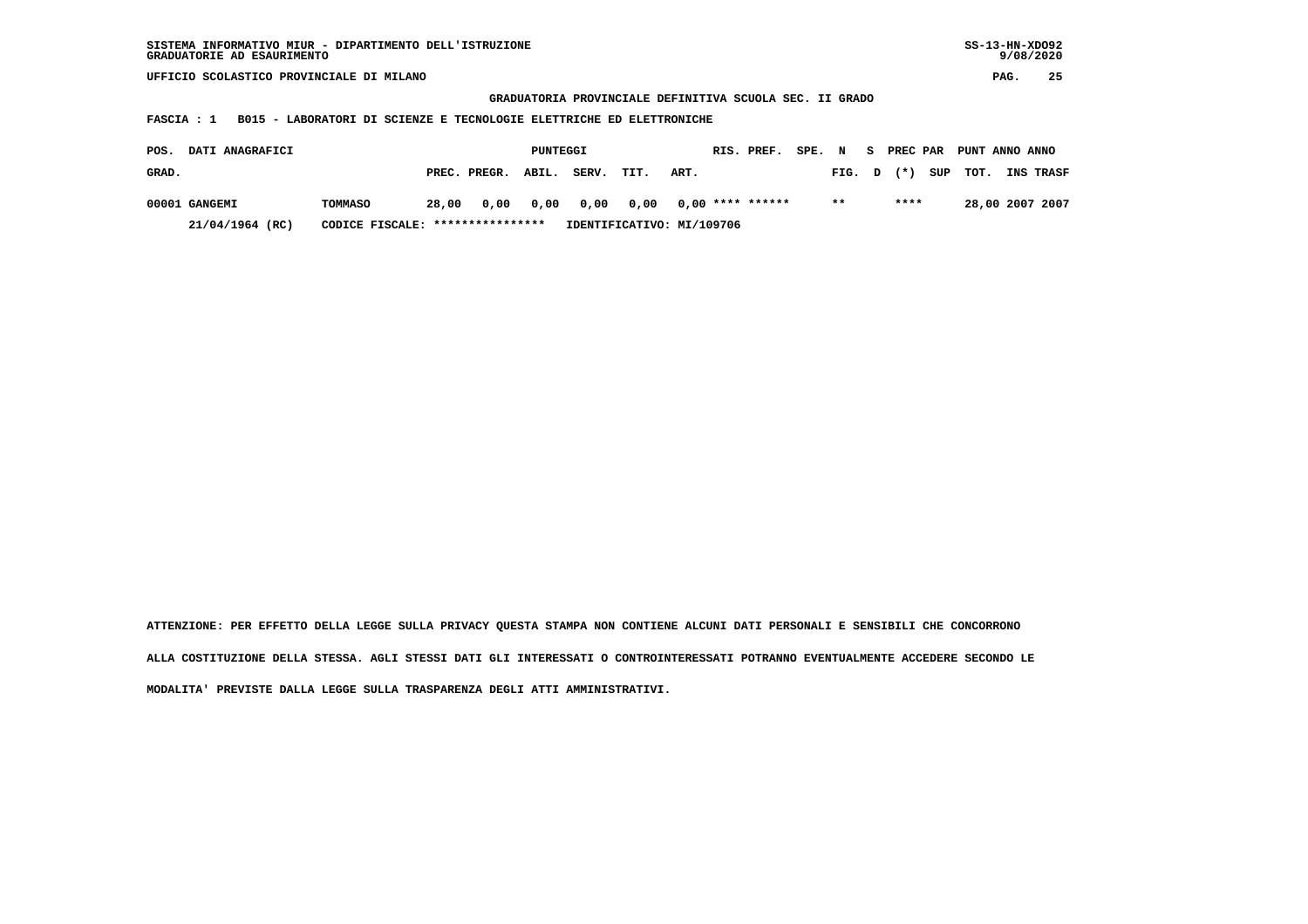**GRADUATORIA PROVINCIALE DEFINITIVA SCUOLA SEC. II GRADO**

 **FASCIA : 3 B015 - LABORATORI DI SCIENZE E TECNOLOGIE ELETTRICHE ED ELETTRONICHE**

| POS.  | DATI ANAGRAFICI                   |                                            |      |                          | PUNTEGGI     |       |                                   |      | RIS. PREF.         | SPE. | N     | s. | PREC PAR |     | PUNT ANNO ANNO |                  |
|-------|-----------------------------------|--------------------------------------------|------|--------------------------|--------------|-------|-----------------------------------|------|--------------------|------|-------|----|----------|-----|----------------|------------------|
| GRAD. |                                   |                                            |      | PREC. PREGR.             | ABIL.        | SERV. | TIT.                              | ART. |                    |      | FIG.  | D  | $(* )$   | SUP | тот.           | <b>INS TRASF</b> |
| т     | 00002 DI BLASI<br>30/03/1969 (ME) | <b>ROSARIO</b><br>CODICE FISCALE:          | 0,00 | 0,00<br>**************** | 12,00        | 0,00  | 0,00<br>IDENTIFICATIVO: MI/285545 |      | $0,00$ **** ****** |      | $* *$ |    | ****     | s   | 12,00 2019     |                  |
| т     | 00003 MAGISTRO<br>09/08/1994 (ME) | CARLO<br>CODICE FISCALE: ***************** | 0,00 |                          | $0,00$ 11,00 | 0,00  | 0,00<br>IDENTIFICATIVO: MI/253336 |      | $0,00$ **** ****** |      | $* *$ |    | ****     | s   | 11,00 2014     |                  |
|       | 00004 VARLESE                     | <b>GENNARO</b>                             | 0,00 | 0,00                     | 11,00        | 0,00  | 0,00                              |      | $0.00$ **** ****** |      | $* *$ |    | ****     | s   | 11,00 2014     |                  |
| т     | $14/11/1991$ (NA)                 | CODICE FISCALE: *****************          |      |                          |              |       | IDENTIFICATIVO: MI/257331         |      |                    |      |       |    |          |     |                |                  |
|       | 00005 CALAUTTI                    | <b>BRUNO</b>                               | 0,00 | 0,00                     | 11,00        | 0,00  | 0,00                              |      | $0,00$ **** ****** |      | $***$ |    | ****     |     | 11,00 2014     |                  |
|       | 15/08/1979 (RC)                   | CODICE FISCALE: *****************          |      |                          |              |       | IDENTIFICATIVO: MI/264259         |      |                    |      |       |    |          |     |                |                  |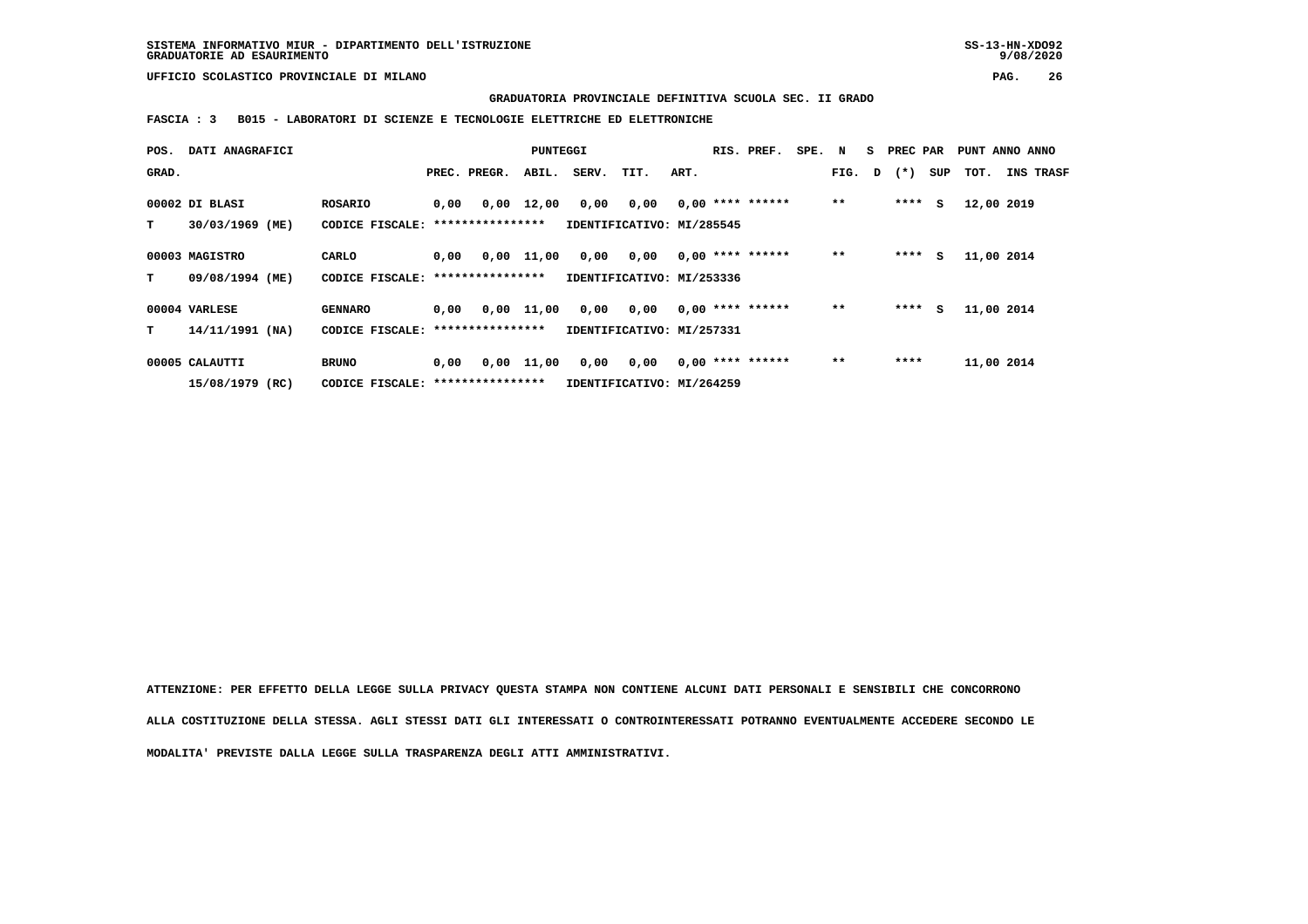| SISTEMA INFORMATIVO MIUR - DIPARTIMENTO DELL'ISTRUZIONE<br>GRADUATORIE AD ESAURIMENTO           |                                                      |                           |                                                         |                     | $SS-13-HN-XDO92$<br>9/08/2020 |  |  |  |  |  |  |  |  |
|-------------------------------------------------------------------------------------------------|------------------------------------------------------|---------------------------|---------------------------------------------------------|---------------------|-------------------------------|--|--|--|--|--|--|--|--|
| UFFICIO SCOLASTICO PROVINCIALE DI MILANO                                                        |                                                      |                           |                                                         |                     | 27<br>PAG.                    |  |  |  |  |  |  |  |  |
|                                                                                                 |                                                      |                           | GRADUATORIA PROVINCIALE DEFINITIVA SCUOLA SEC. II GRADO |                     |                               |  |  |  |  |  |  |  |  |
| FASCIA : 3                                                                                      | B017 - LABORATORI DI SCIENZE E TECNOLOGIE MECCANICHE |                           |                                                         |                     |                               |  |  |  |  |  |  |  |  |
| DATI ANAGRAFICI<br>PREC PAR<br>PUNTEGGI<br>RIS. PREF.<br>SPE. N<br>S.<br>PUNT ANNO ANNO<br>POS. |                                                      |                           |                                                         |                     |                               |  |  |  |  |  |  |  |  |
|                                                                                                 |                                                      |                           |                                                         |                     |                               |  |  |  |  |  |  |  |  |
| GRAD.                                                                                           | PREC. PREGR.                                         | ABIL.<br>SERV.<br>TIT.    | ART.                                                    | $(* )$<br>FIG.<br>D | SUP<br>TOT.<br>INS TRASF      |  |  |  |  |  |  |  |  |
|                                                                                                 |                                                      |                           |                                                         | $* *$               |                               |  |  |  |  |  |  |  |  |
| 00001 MAGISTRO<br>CARLO                                                                         | $0,00$ 11,00<br>0,00                                 | 0,00<br>0,00              | $0,00$ **** ******                                      | $***$ S             | 11,00 2019                    |  |  |  |  |  |  |  |  |
| 09/08/1994 (ME)<br>т                                                                            | ****************<br>CODICE FISCALE:                  | IDENTIFICATIVO: MI/253336 |                                                         |                     |                               |  |  |  |  |  |  |  |  |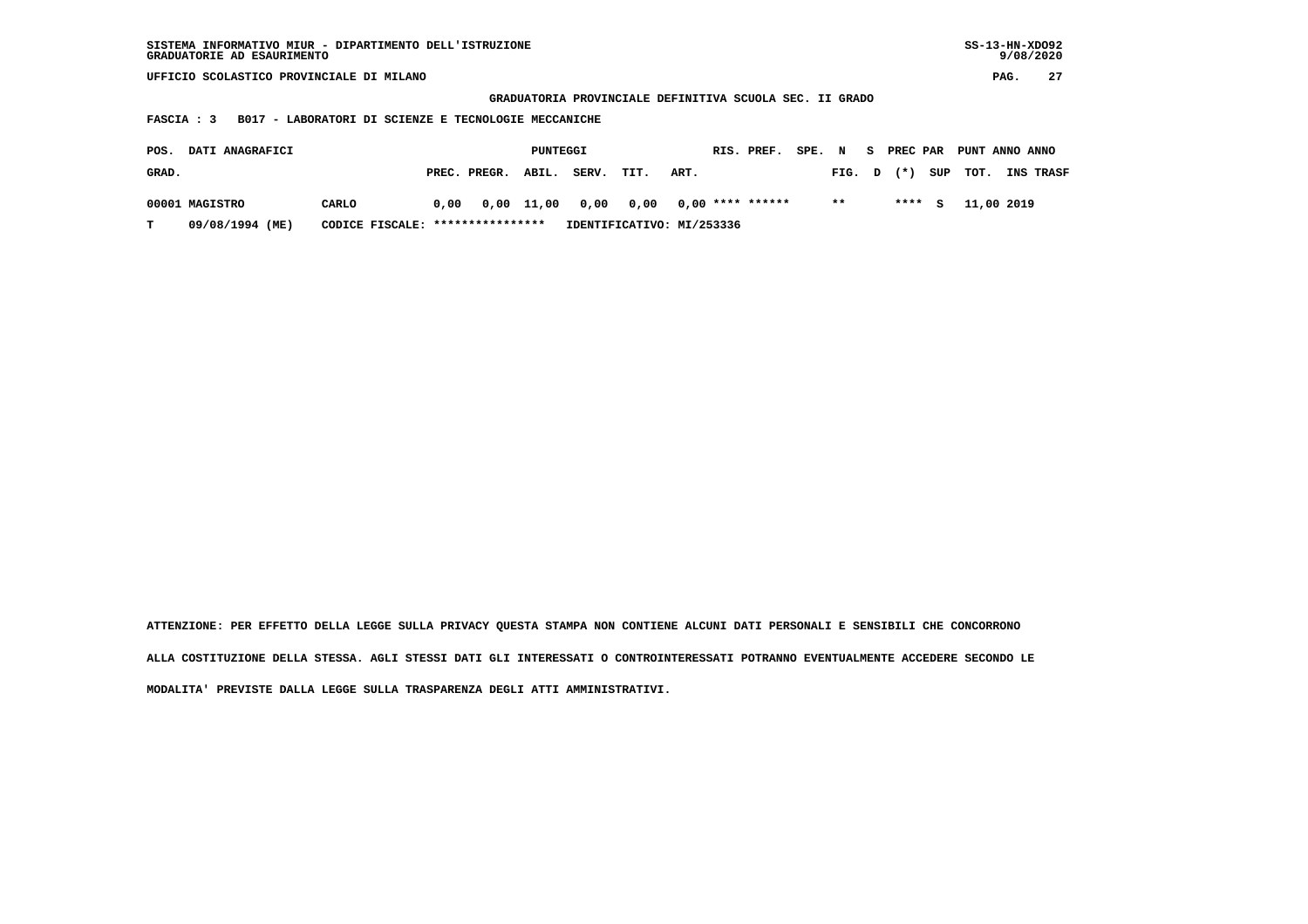| SISTEMA INFORMATIVO MIUR - DIPARTIMENTO DELL'ISTRUZIONE | $SS-13-HN-XDO92$ |
|---------------------------------------------------------|------------------|
| GRADUATORIE AD ESAURIMENTO                              | 9/08/2020        |

 **GRADUATORIA PROVINCIALE DEFINITIVA SCUOLA SEC. II GRADO**

 **FASCIA : 3 B019 - LABORATORI DI SERVIZI DI RICETTIVITA' ALBERGHIERA**

| POS.  | <b>DATI ANAGRAFICI</b> |                                  |      |                    | PUNTEGGI |       |                                        |      | RIS. PREF. | SPE. N |        |           | S PREC PAR PUNT ANNO ANNO |                  |
|-------|------------------------|----------------------------------|------|--------------------|----------|-------|----------------------------------------|------|------------|--------|--------|-----------|---------------------------|------------------|
| GRAD. |                        |                                  |      | PREC. PREGR. ABIL. |          | SERV. | TIT.                                   | ART. |            |        | FIG. D | $(\star)$ | SUP TOT.                  | <b>INS TRASF</b> |
|       | 00001 PARISI           | <b>ANNACARMEN</b>                | 0.00 |                    |          |       | 0,00 17,00 12,00 0,00 0,00 **** ****** |      |            |        | $**$   | **** $S$  | 29,00 2014                |                  |
| т     | 17/04/1995 (NA)        | CODICE FISCALE: **************** |      |                    |          |       | IDENTIFICATIVO: MI/279649              |      |            |        |        |           |                           |                  |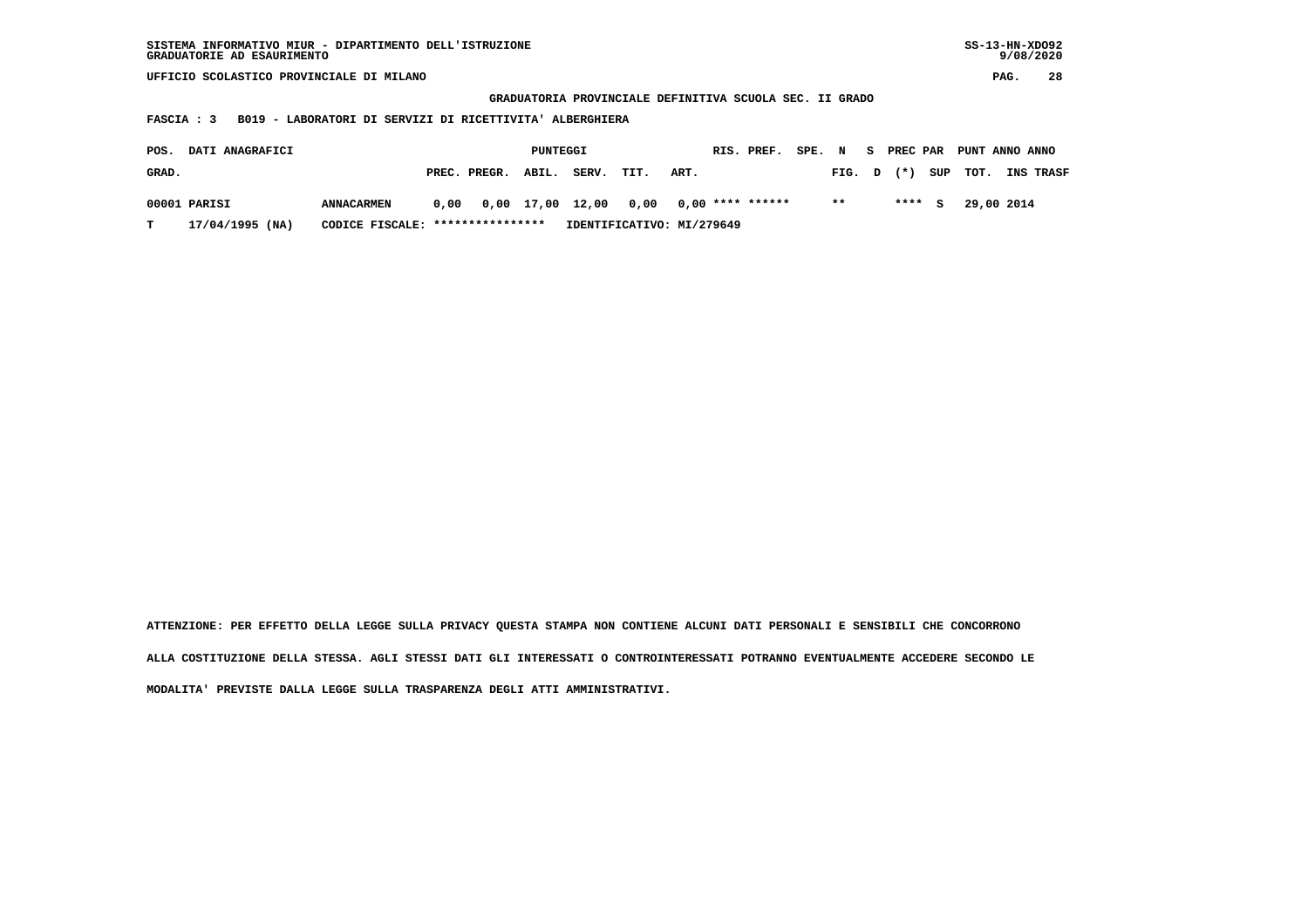**GRADUATORIA PROVINCIALE DEFINITIVA SCUOLA SEC. II GRADO**

 **FASCIA : 3 B020 - LABORATORI DI SERVIZI ENOGASTRONOMICI, SETTORE CUCINA**

| POS.  | DATI ANAGRAFICI                    |                                                    |      |              | PUNTEGGI   |       |                                   |      | RIS. PREF.         | SPE. | N      | s. | PREC PAR |     | PUNT ANNO ANNO |                  |
|-------|------------------------------------|----------------------------------------------------|------|--------------|------------|-------|-----------------------------------|------|--------------------|------|--------|----|----------|-----|----------------|------------------|
| GRAD. |                                    |                                                    |      | PREC. PREGR. | ABIL.      | SERV. | TIT.                              | ART. |                    |      | FIG. D |    | $(*)$    | SUP | тот.           | <b>INS TRASF</b> |
| т     | 00001 SIANO<br>16/08/1991 (NA)     | <b>GENNARO</b><br>CODICE FISCALE: **************** | 0.00 |              | 0,00 12,00 | 36,00 | 0.00<br>IDENTIFICATIVO: MI/285496 |      | $0.00$ **** ****** |      | $* *$  |    | ****     | s   | 48,00 2019     |                  |
| т     | 00002 IERVOLINO<br>03/05/1995 (NA) | <b>NOEMI</b><br>CODICE FISCALE: *****************  | 0.00 |              | 0,00 14,00 | 0,00  | 0,00<br>IDENTIFICATIVO: MI/285554 |      | $0.00$ **** ****** |      | $***$  |    | ****     | s   | 14,00 2014     |                  |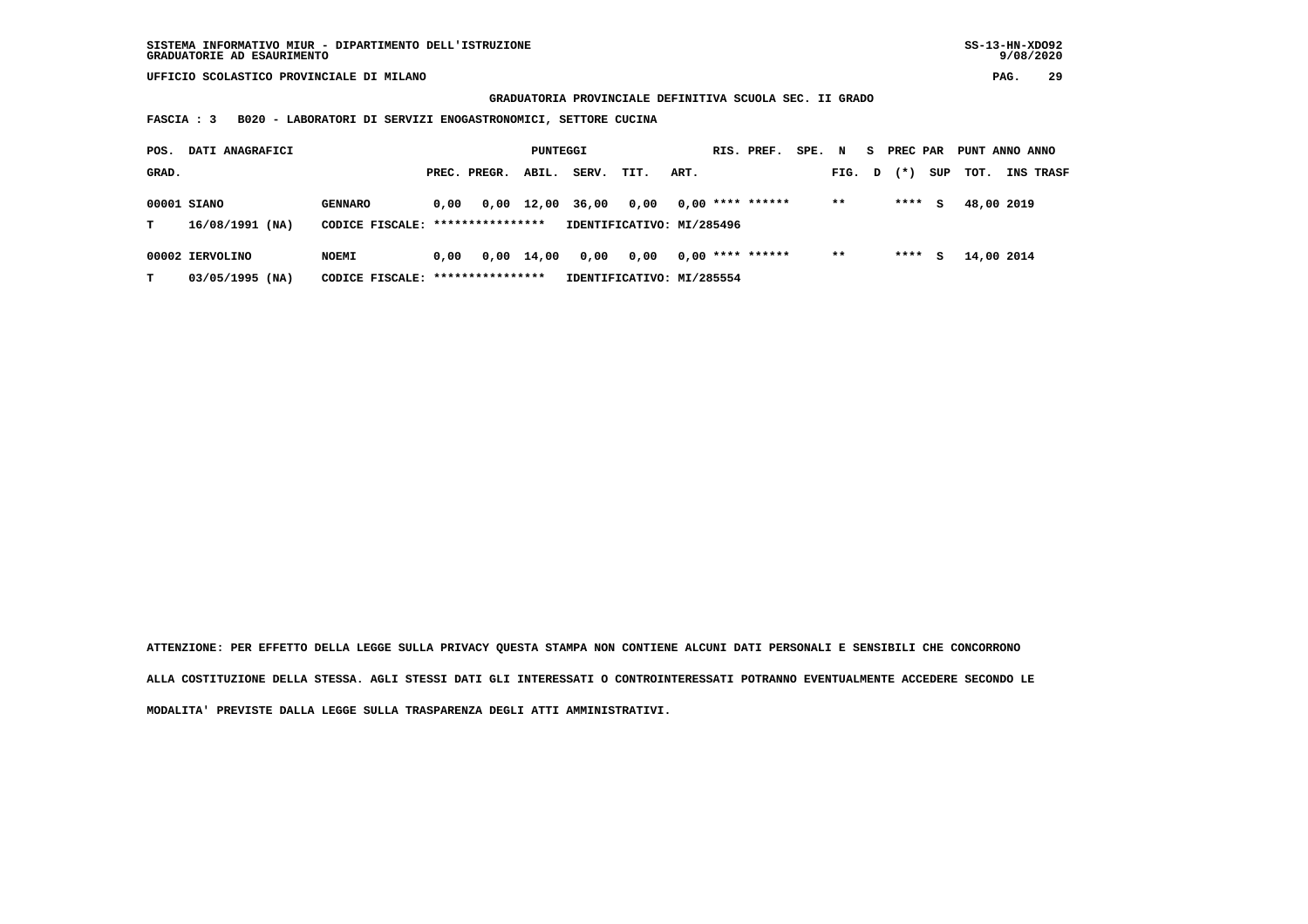**GRADUATORIA PROVINCIALE DEFINITIVA SCUOLA SEC. II GRADO**

 **FASCIA : 3 B021 - LABORATORI DI SERVIZI ENOGASTRONOMICI, SETTORE SALA E VENDITA**

| POS.  | DATI ANAGRAFICI   |                                   |      |              | PUNTEGGI   |       |                           |      | RIS. PREF.         | SPE. | $\mathbf N$ | S. | PREC PAR |     | PUNT ANNO ANNO |           |
|-------|-------------------|-----------------------------------|------|--------------|------------|-------|---------------------------|------|--------------------|------|-------------|----|----------|-----|----------------|-----------|
| GRAD. |                   |                                   |      | PREC. PREGR. | ABIL.      | SERV. | TIT.                      | ART. |                    |      | FIG. D      |    | $(*)$    | SUP | тот.           | INS TRASF |
|       | 00001 AMMATURO    | <b>FILOMENA</b>                   | 0.00 |              | 0,00 11,00 | 12,00 | 0.00                      |      | $0.00$ **** ****** |      | $***$       |    | ****     | s   | 23,00 2019     |           |
| т     | 20/01/1996 (SA)   | CODICE FISCALE: ****************  |      |              |            |       | IDENTIFICATIVO: MI/279634 |      |                    |      |             |    |          |     |                |           |
|       | 00002 BEVILACOUA  | PATRIZIA                          | 0.00 |              | 0,00 11,00 | 0,00  | 3,00                      |      | $0.00$ **** ****** |      | $***$       |    | ****     | s   | 14,00 2014     |           |
| т     | $18/12/1986$ (NA) | CODICE FISCALE: ***************** |      |              |            |       | IDENTIFICATIVO: MI/281792 |      |                    |      |             |    |          |     |                |           |